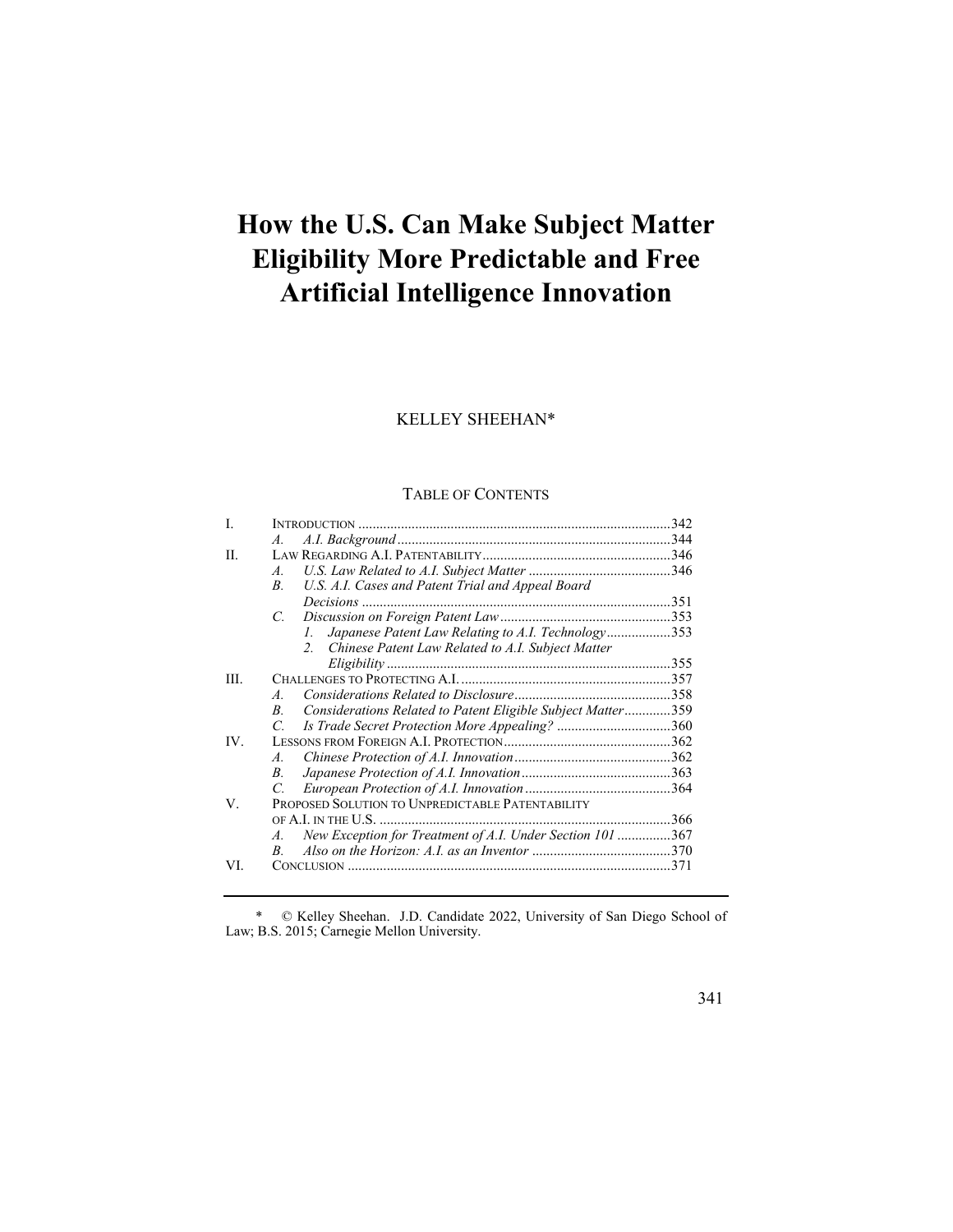## I. INTRODUCTION

Beginning in the 1950's in Britain, Alan Turing, a renowned mathematician than, the human mind.<sup>1</sup> This was largely thought of as a science fiction coming true.<sup>2</sup> Artificial Intelligence ("A.I.") has now evolved to the point human brain.<sup>3</sup> With this once fictitious field quickly becoming a reality, often credited with identifying artificial intelligence, believed that machines could carry out mental processes very similar to, though notably different fantasy at the time, but nearly seventy years later, his vision seems to be that it has given "machines [the] ability to learn from experience and perform cognitive tasks," capabilities once only thought to belong to the new challenges with protecting A.I. innovation have arisen in patent law, especially in predicting subject matter eligibility. This Article will address and propose solutions to some of the most pressing challenges to A.I. innovation.

 A.I. is arguably the future of many industries, but inconsistent patent eligibility decisions in the industry have sparked unpredictable patent standards which, if not clarified, will likely disrupt the future of the industry.<sup>4</sup> Patents are currently inconsistent in this area, and clear guidelines are necessary to ensure the U.S. continues "[t]o promote the [p]rogress of [s]cience and the useful  $[a]$ rts"<sup>5</sup> in the field of A.I.

reference past data to predict an outcome.<sup>6</sup> However, since the *Alice v*. As discussed below, A.I. is relevant and will continue to develop more personalized solutions, programmed to consider individual situations and *CLS Bank* Supreme Court decision in 2014, software and computer implemented A.I. patents have faced strict scrutiny in determining subject matter eligibility.<sup>7</sup> A.I. and computer-based patents are often considered abstract ideas which requires further inquiry to determine whether the

 1. Patrick Kiger, *How Artificial Intelligence Is Totally Changing Everything*, HOW STUFF WORKS (Dec. 19, 2019) <https://science.howstuffworks.com/artificial-intelligence.htm> [[https://perma.cc/5NFF-JN2S\]](https://perma.cc/5NFF-JN2S).

<sup>2.</sup> *Id.* 

<sup>3.</sup> *Id.* 

 4. Kay Firth-Butterfield & Yoon Chae, *Artificial Intelligence Collides with Patent Law*, WORLD ECON. FORUM 4 (Apr. 2018), [http://www3.weforum.org/docs/WEF\\_](http://www3.weforum.org/docs/WEF) 48540 WP End of Innovation Protecting Patent Law.pdf.

 5. U.S. CONST., art. I, § 8, cl. 8.

 6. *See generally*, Ben Hattenbach & Gavin Snyder, *Rethinking the Mental Steps Doctrine and Other Barriers to Patentability of Artificial Intelligence*, 19 COLUMBIA SCI. & TECH. L. REV. 313, 315 (2018).

 7. Ali Talip Pinarbasi, *Effects of the Alice Preemption Test on Machine Learning Algorithms*, IP WATCHDOG (June 19, 2020), <https://www.ipwatchdog.com/2020/06/19>/ effects-of-the-alice-preemption-test-on-machine-learning-algorithms/id=122617 [https:// perma.cc/8NRN-5JN6].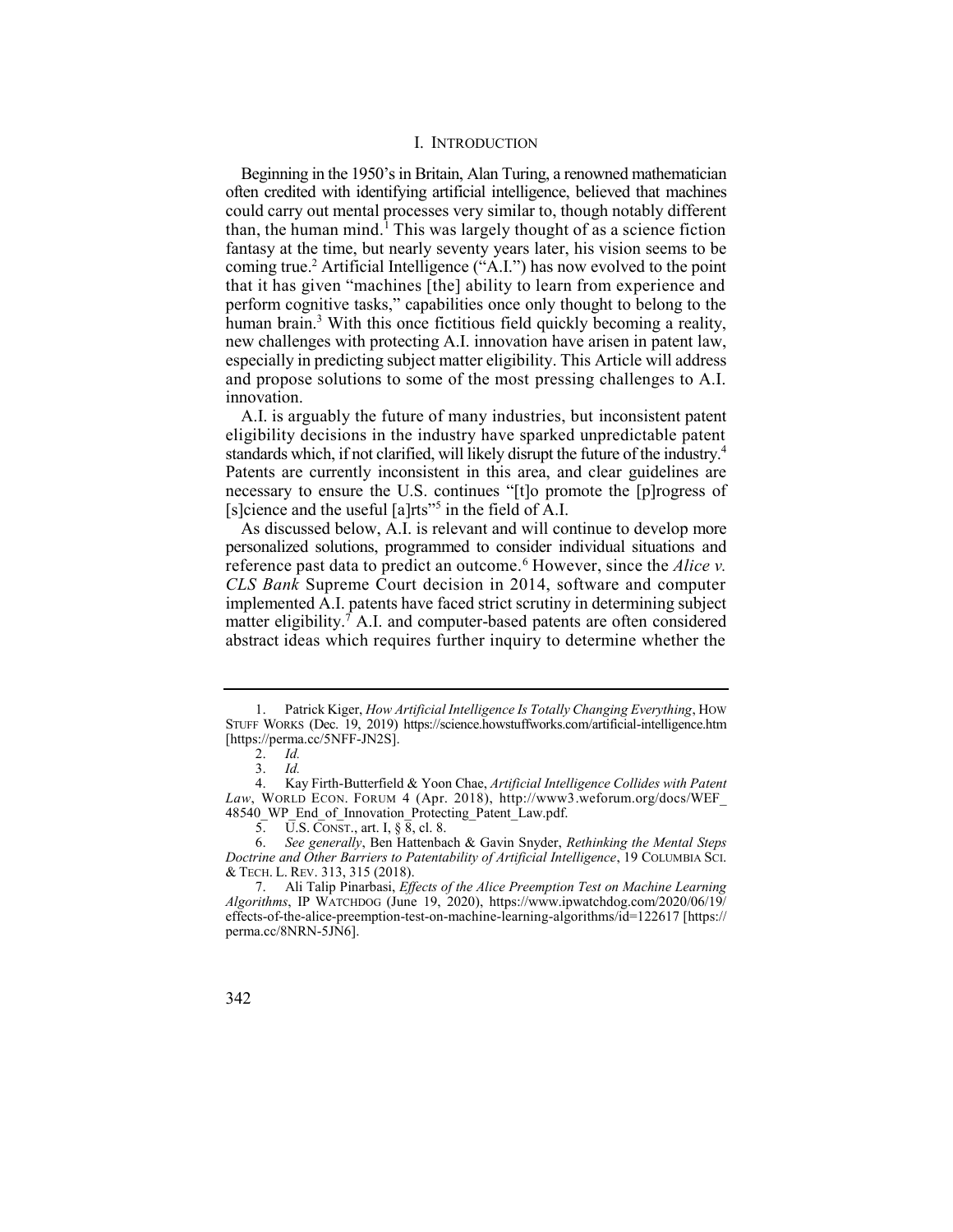claim recites significantly more than the judicial exception.<sup>8</sup> To overcome prove the invention meets a number of strict but unpredictable standards.<sup>9</sup> Usually courts consider whether the idea is an abstract idea classified as a mental step and if it represents a measurable improvement over current the hurdle of proving eligible subject matter for a patent, the patent must technologies. $10$ 

 While this industry may be the future, the speed of innovation has been technologies over groundbreaking technology.<sup>11</sup> A.I. technology generated by as inventors are currently required to be human.<sup>12</sup> This is an example of stalled as the law currently rewards small improvements on current A.I. itself raises new, unique issues with inventorship of the technology, another, more recent hurdle to patentability of A.I. inventions that must be addressed, and it foreshadows that A.I. will continue to provide unique issues patent law must adapt to and address.<sup>13</sup>

 The difficulty of obtaining a patent on A.I. technology has and will continue to move companies toward seeking trade secret protection on A.I.<sup>14</sup> While this is an option for those "abstract ideas" seemingly not patent eligible, it is important to understand the tradeoffs that come with keeping innovation a secret as opposed to patenting the innovation and disclosing to the public.<sup>15</sup>

 This Article will begin by exploring the abilities of current A.I. technology, the effects of current law on innovation in the A.I. industry across different countries, how countries have dealt with the increasing applications in the field, the important applications of A.I., and how more predictable patentability might be achieved based on goals for the U.S. industry and modeling other countries.

15. *Id.* 

 8. *October 2019 Update: Subject Matter Eligibility*, USPTO (Oct. 2019), https:// [www.uspto.gov/sites/default/files/documents/peg\\_oct\\_2019\\_update.pdf](www.uspto.gov/sites/default/files/documents/peg_oct_2019_update.pdf) [hereinafter *Subject Matter Eligibility*].

 9. Firth-Butterfield & Chae, *supra* note 4, at 8.

 10. Hattenbach & Snyder, *supra* note 6, at 313.

<sup>11.</sup> Pinarbasi, *supra* note 7.

 12. Firth-Butterfield & Chae, *supra* note 4, at 9.

 13. Firth-Butterfield & Chae, *supra* note 4, at 9.

 14. Quinn Emanuel Urqhuart & Sullivan, LLP, *April 2020: The Increasing Importance of Trade Secret Protection for Artificial Intelligence*, JD SUPRA (Apr. 27, 2020), https:// <www.jdsupra.com/legalnews/april-2020-the-increasing-importance-of-64465>/ [\[https://](https://perma.cc/YHB4-J74G)  [perma.cc/YHB4-J74G\]](https://perma.cc/YHB4-J74G).<br>15.  $Id$ .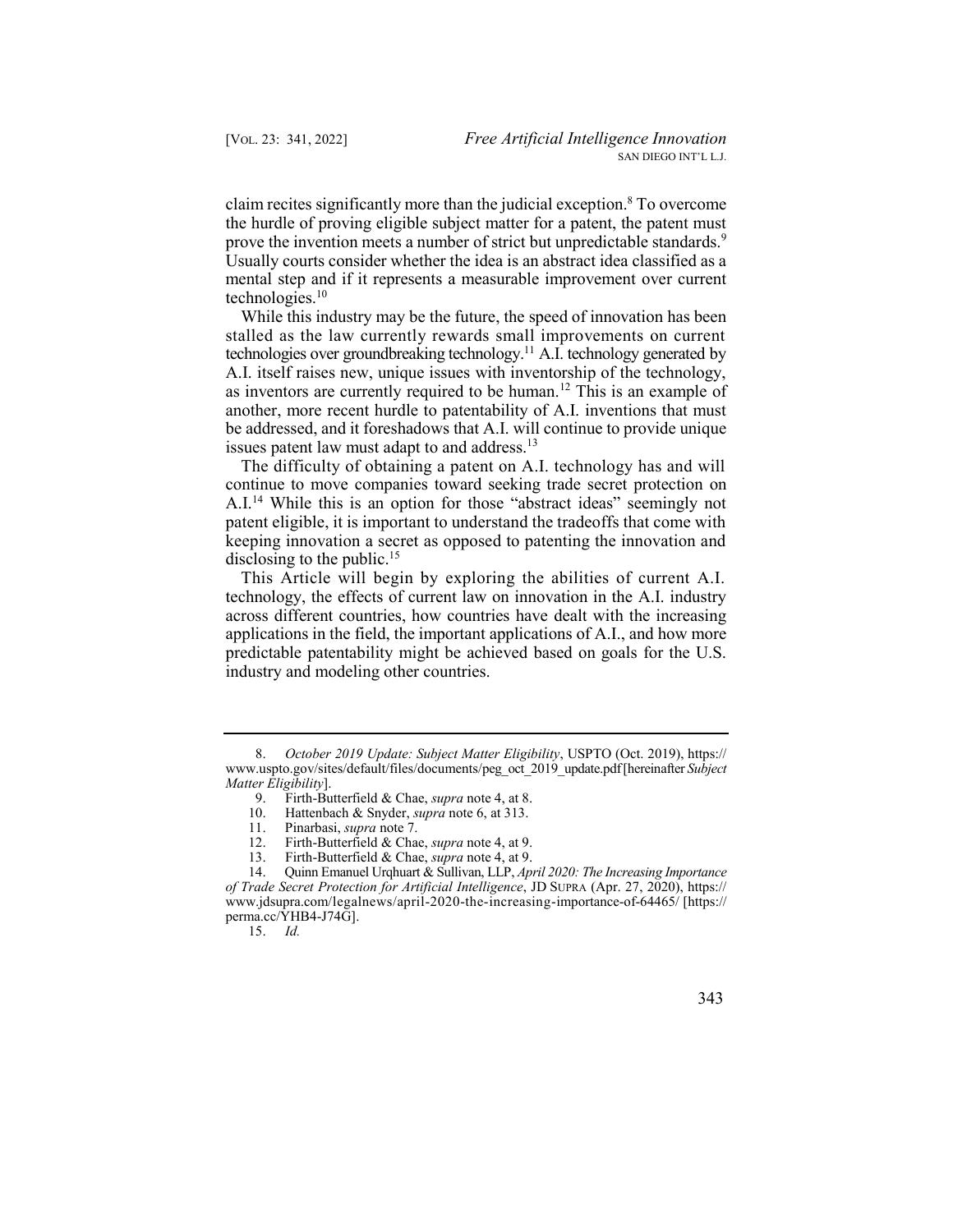A discussion of patent law treatment of A.I. in the U.S., China, and Japan sets the stage for how each country has adapted to attempt to address this growing industry. From there, solutions and suggestions will be made on how the U.S. can improve treatment of A.I. to encourage more consistent guidelines and expectations for patent eligible subject matter in A.I. Clarity in these guidelines will ensure continued innovation in the A.I. space.

 Trademark Office (USPTO) should consider updating the process for patent approvals in A.I. through more frequent meetings discussing A.I.- specific developments and a more specialized approach to A.I. patent eligibility and disclosure requirements in the form of a new exception. Additionally, more open communication with A.I. inventors in the form of regular USPTO reports or example case studies on A.I. patentability and a small group of specialized examiners for A.I. related technology would further address the lack of predictability. The goal must be to keep the U.S. relevant at the forefront of A.I. innovation by providing clear and predictable guidelines on expectations of A.I. patent applications and As far as solutions, the Article argues that the United States Patent and approvals.

## *A. A.I. Background*

functions, with the ability to think or feel as a human.<sup>16</sup> The classification Superintelligence  $(A.S.I.)$ ."<sup>17</sup> Inventors are currently at the second level, A.I.<sup>18</sup> A.S.I. will be the pinnacle of A.I. development; it will not only make decisions more quickly.<sup>19</sup> While the future of A.I. has the potential At its core, A.I. is the process of machines carrying out human-like of A.I. is according to the level of proficiency in emulating human functions, ranging in seven levels from "Reactive Machines" to "Artificial "Limited Memory." In practice, however, scientists are working on technology that achieves the third and fourth levels, including self-aware mimic the human thought process, but in fact "think" better than humans because it will possess greater memory and the ability to process data and to change the world, for now A.S.I. and most of the predicted capabilities of A.I. are untapped.<sup>20</sup>

 16. Naveen Joshi, *7 Types of Artificial Intelligence*, FORBES (June 19, 2019, 10:54 PM), [https://www.forbes.com/sites/cognitiveworld/2019/06/19/7-types-of-artificial-intelligence/](https://www.forbes.com/sites/cognitiveworld/2019/06/19/7-types-of-artificial-intelligence) ?sh=c0eb826233ee [\[https://perma.cc/AYB7-5WS8\]](https://perma.cc/AYB7-5WS8).

<sup>17.</sup> *Id.* 

<sup>18.</sup> *Id.* 

<sup>19.</sup> *Id.* 

<sup>20.</sup> *Id.* 

<sup>344</sup>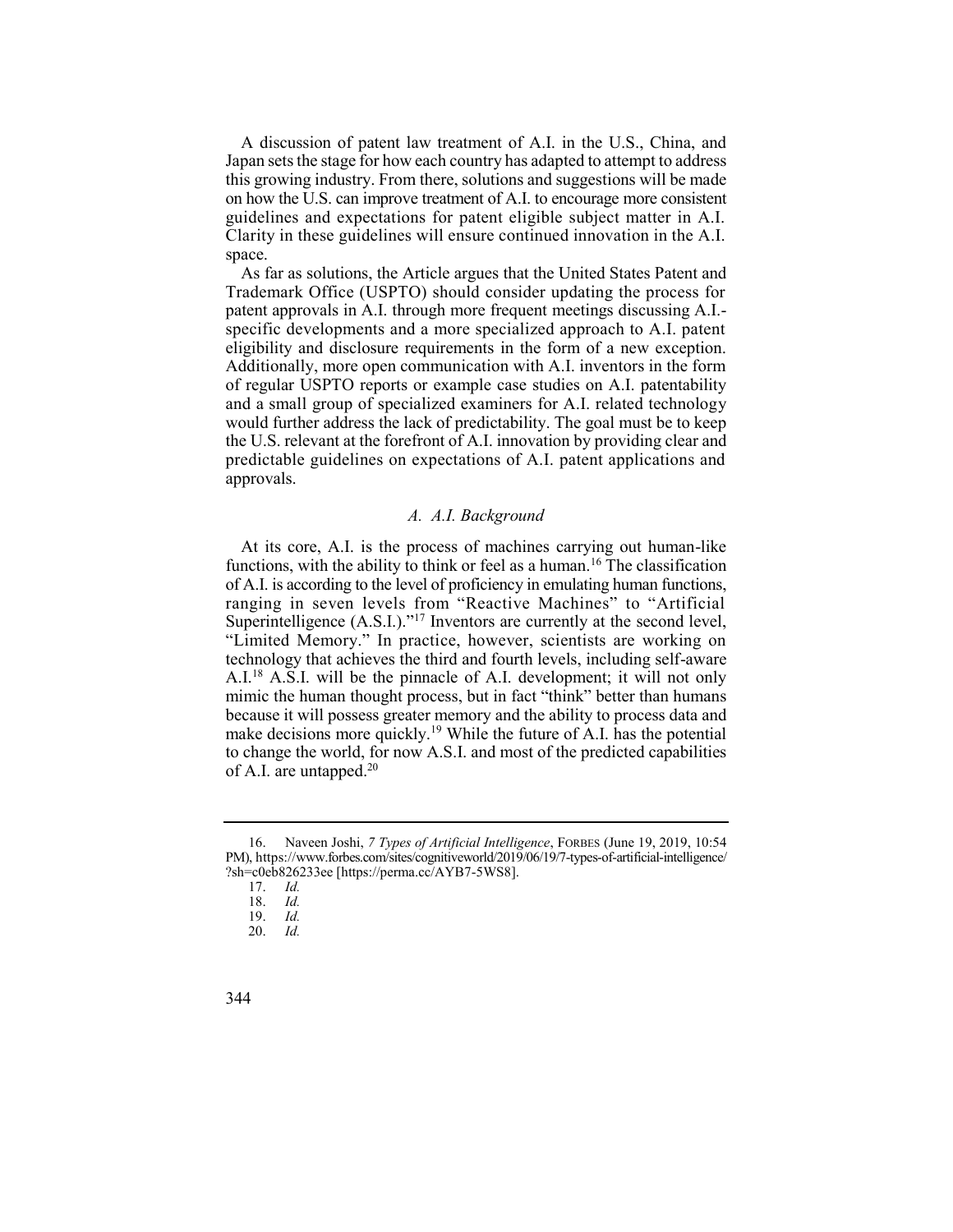This Article mainly refers to machine learning because it is, arguably, of data structured for machines to understand.<sup>21</sup> Deep learning is a step the type of A.I. technology used the most. Machine learning is the process by which machines learn of important concepts through large amounts beyond machine learning where the computer receives data, but it does not need to be structured as the machine can understand it utilizing artificial neural networks that mimic the human neural structure.<sup>22</sup>

theoretical possibilities, $2<sup>3</sup>$  it has already been used in drug development, doctors in diagnosing cancer.<sup>25</sup> A.I. is present while a person watches or similar products via Instagram advertisements.<sup>26</sup> A.I. can further monitor While current A.I. technology seems rudimentary considering the "smart" home devices such as robotic vacuums, and even [cellphones.](https://cellphones.24)<sup>24</sup> A.I. has been used to allow Barbie dolls to listen and respond to children in real time, work as a sous-chef to recommend food combinations and develop recipes, and even to review CT scans in record time to assist Netflix or scrolls through social media; systems learn one's behavior and interests and use this data to offer, for example, similar shows on Netflix, social media and ensure the platforms remain safe by constantly identifying hate words, phrases, and symbols in different languages before removing them.<sup>27</sup> This can be done much faster by A.I. than a human, or even an entire team of humans.<sup>28</sup>

decision making on data to provide treatment recommendations to clinicians.<sup>29</sup> IBM's Watson made it easier to collect, store and reference data that can In the health care industry, A.I. is used to provide support for clinical

28. Reeves, *supra* note 21.

 29. Alicia Phaneuf, *Use Of AI in Healthcare & Medicine is Booming – Here's How*  2021, 12:47 PM), <https://www.businessinsider.com/artificial-intelligence-healthcare>[https:// *The Medical Field is Benefiting From AI in 2022 and Beyond*, BUSINESS INSIDER (Jan. 29, perma.cc/VC4Q-6MQ7].

 ALL (Aug. 10, 2020),<https://www.iotforall.com/8-helpful-everyday-examples-of-artificial>-21. Sasha Reeves, *8 Helpful Everyday Examples of Artificial Intelligence*, IOT FOR intelligence [\[https://perma.cc/44PS-SYH2\]](https://perma.cc/44PS-SYH2).<br>22. *Id.* 

 $\frac{22}{23}$ .

<sup>23.</sup> Joshi, *supra* note 16.

 24. Hattenbach & Snyder, *supra* note 6, at 315.

 25. Bernard Marr, *27 Incredible Examples of AI and Machine Learning in Practice*, FORBES (Apr. 30, 2018, 12:28 AM), <https://www.forbes.com/sites/bernardmarr/2018/04>/ 30/27-incredible-examples-of-ai-and-machine-learning-in-practice/?sh=3ee152be7502 [[https://perma.cc/BX86-KZKL\]](https://perma.cc/BX86-KZKL).

<sup>26.</sup> Reeves, *supra* note 21.

<sup>27.</sup> Reeves, *supra* note 21.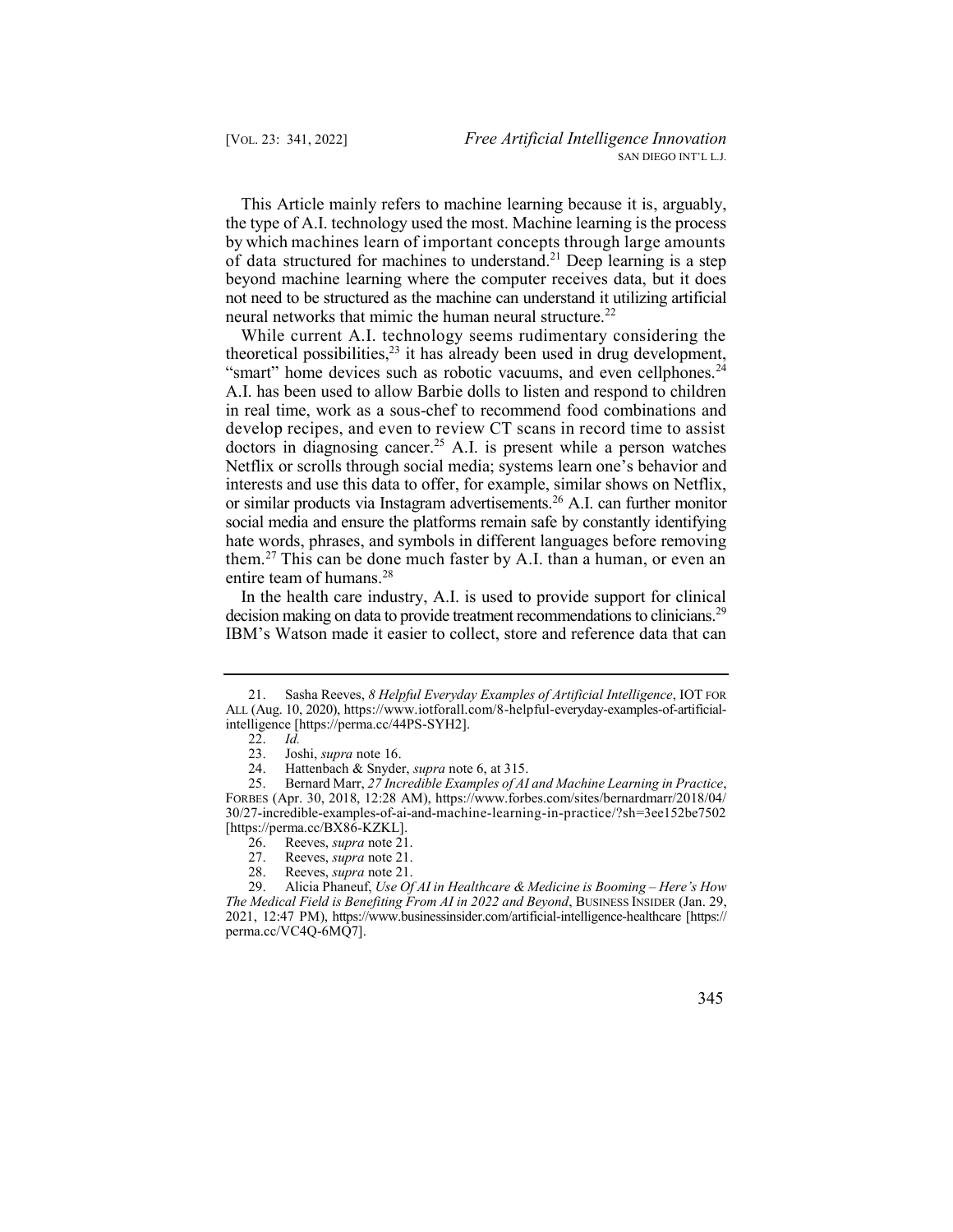people with tumors who were showing genetic abnormalities."30 Google brains.<sup>31</sup> Not only can the machine beat humans at games, it also assists kept in hospitals."33 A.I. in healthcare has just begun to impact the industry be used to perform big data analysis to "determine treatment options for created DeepMind, a machine that can mimic thought processes of human with decision support by reviewing large amounts of data on past electronic health records, diagnosing patients and recommend treatment.<sup>32</sup> Further, the system has been tested in predicting outcomes of hospital visits which can "prevent readmissions and shorten the amount of time patients are and it is expected to continue to grow—approximately 48% annually over the next few [years.34](https://years.34)

 The A.I. applications listed above are just a few examples of how the technology will continue to have a large effect on many different industries. In fact, it is estimated that A.I. technologies contributed \$2 trillion to the global economy in 2018, and by some predictions, are expected to rise to \$15.7 trillion by 2030.<sup>35</sup>

## II. LAW REGARDING A.I. PATENTABILITY

## *A. U.S. Law Related to A.I. Subject Matter*

guidance on what subject matter is patent eligible.<sup>36</sup> The Supreme Court In the U.S., the USPTO follows 35 U.S.C. Section 101 to provide created a two-step "machine transformation" test to clarify the application of 35 U.S.C. Section 101 which was introduced in *Mayo*, 37 and clarified for computing, software, and information technology in *[Alice](https://Alice.38)*. 38

In *Mayo*, the Supreme Court applied the two-step test.<sup>39</sup> The Court ruled in *Diamond*, 40 the invention must claim elements sufficient to ensure the that in order to patent an invention that falls within one of three judicial exceptions (abstract ideas, laws of nature and natural phenomena) recited

<sup>30.</sup> *Id.* 

<sup>31.</sup> Marr, *supra* note 25.

Marr, *supra* note 25.

<sup>33.</sup> Phaneuf, *supra* note 29.

<sup>34.</sup> Phaneuf, *supra* note 29.

 35. *See* Anand S. Rao et al., *Sizing the Prize: What's the Real Value of AI for Your Business and How Can You Capitalise?*, PWC, <https://www.pwc.com/gx/en/issues/data>and-analytics/publications/artificial-intelligence-study.html [\[https://perma.cc/Y4TG-RS8X\]](https://perma.cc/Y4TG-RS8X).

<sup>36. 35</sup> U.S.C. § 101.

 37. *See generally* Mayo Collaborative Servs. v. Prometheus Labs, Inc, 566 U.S. 66, 76-77 (2012).

 38. Alice Corp. Pty. Ltd. v. CLS Bank Int'l, 573 U.S. 208 (2014).

<sup>39.</sup> *Mayo*, 566 U.S. at 76–77.

 40. Diamond v. Diehr, 450 U.S. 175, 185 (1981) (reciting laws of nature, natural phenomena and abstract ideas are not patentable).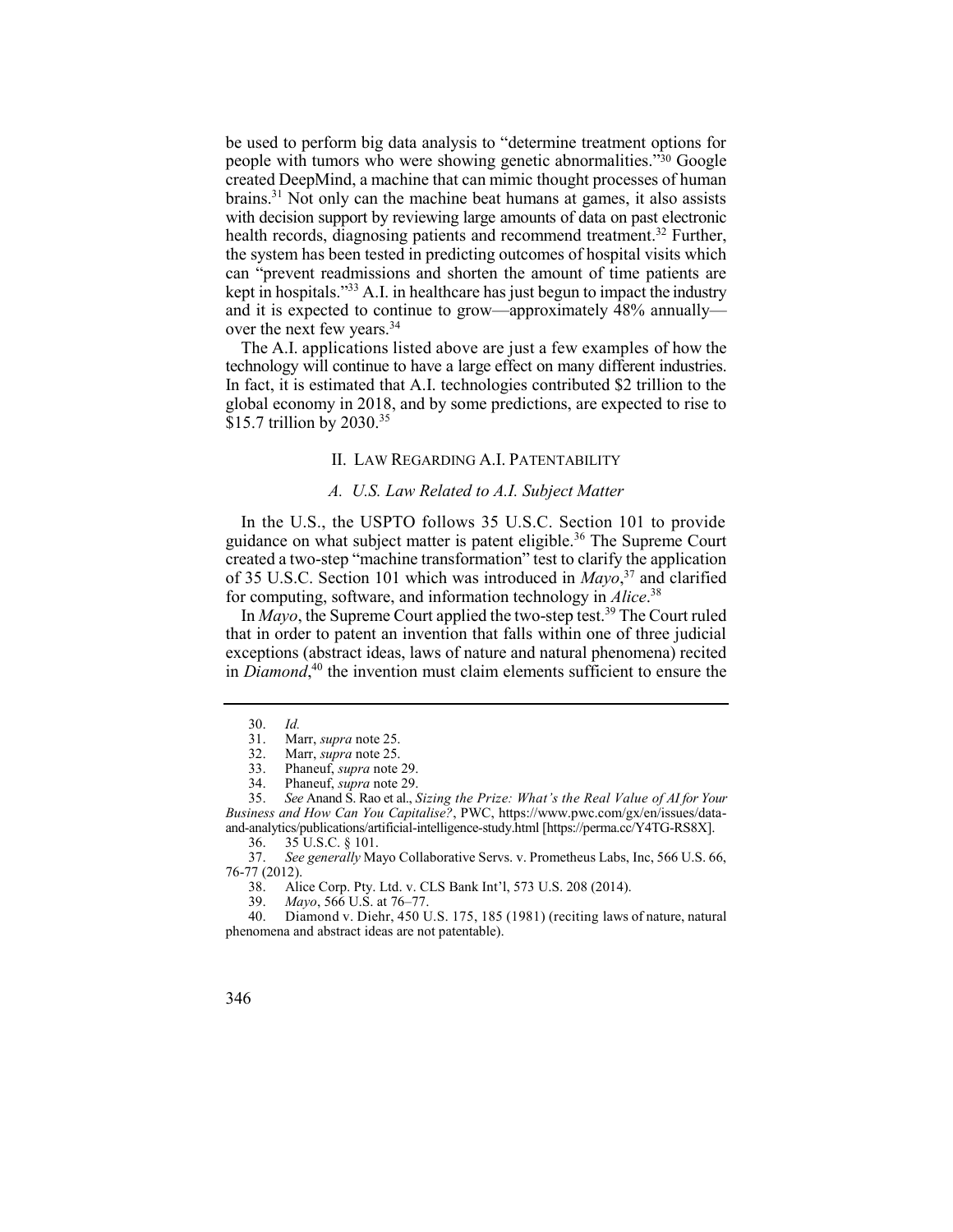use amounts to significantly more than the exception itself.<sup>41</sup> The patent law of nature which was well known in the field at the time of the invention.<sup>43</sup> The Court held that the claims did not do significantly more to describe at issue was a drug for use in treating autoimmune diseases, specifically the correlation between patient blood concentration levels of the drug and effectiveness or potential harm.<sup>42</sup> The process was determined to recite a the processes or add enough innovation beyond the correlation of drug dosage to effectiveness to qualify as a patent eligible process.<sup>44</sup>

eligibility to abstract ideas that were simply applying the idea.<sup>45</sup> By granting future discovery utilizing these ideas.<sup>46</sup> Rewarding with patents the inventors future [inventions.47](https://inventions.47) A similar concept will arise later in this Article when The Court in *Mayo* was concerned with extending application of patent patents for these abstract ideas, the Court would be tying up the use of laws of nature and abstract ideas, therefore discouraging and possibly eliminating who discover basic phenomena might encourage discovery, however, these laws and principles are the "basic tools of scientific and technological work" and granting patents for such discoveries would prohibit the use in considering the balance between encouraging innovation and standardizing patent eligibility in A.I. while not "tying up" more basic laws and ideas and inhibiting future discovery.

 *Alice* focuses on the second step of the test, as the claims at issue were prior case law.48 The focus here was on the Step 2B of the *Mayo* test, where fail to transform the abstract idea into a patent-eligible invention.<sup>49</sup> For patent eligibility.<sup>50</sup> The components of using the method on a computer directed to a third-party computer program to mitigate risk in transactions, which was known to be directed to a patent ineligible abstract idea from generally, a method claim utilizing a generic computer for implementation will example, if the invention had improved "the functioning of the computer itself or effect an improvement in any other technology or technical field," the invention may have added significantly more to the idea to prove

<sup>41.</sup> *Mayo*, 566 U.S. at 77.

<sup>42.</sup> *Id.* at 74.

<sup>43.</sup> *Id.* at 77.

<sup>44.</sup> *Id.* 

*Id.* at 68.

<sup>46.</sup> *Id.* 

 47. *Id.* at 77 (quoting Gottschalk v. Benson, 409 U.S. 63, 67 (1972)).

 48. *Alice*, 573 U.S. at 209.

<sup>49.</sup> *Id.* 

<sup>50.</sup> *Id.* at 210.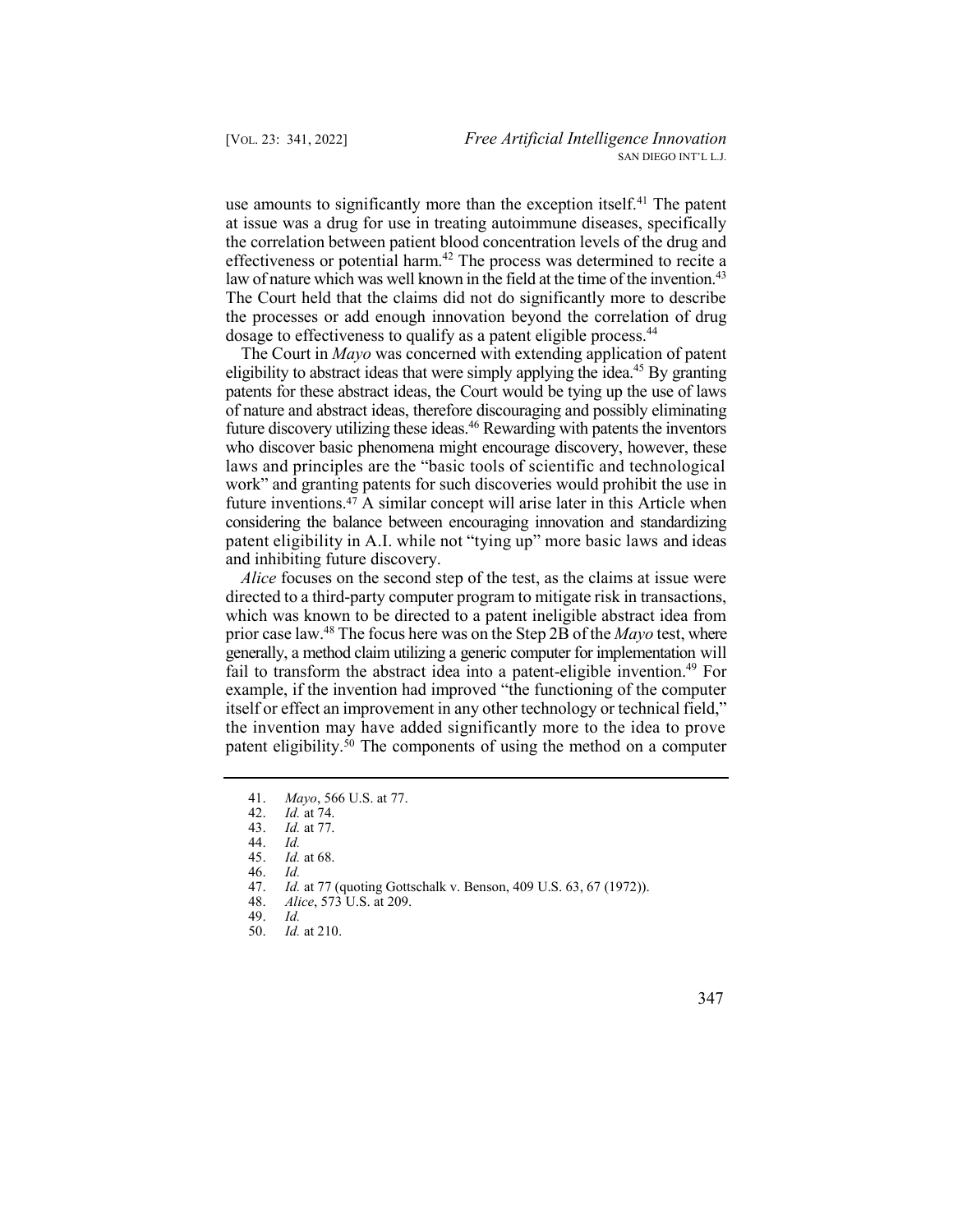did not add significantly more to the abstract idea and is therefore not enough to make the abstract idea patent eligible.<sup>51</sup>

second step is directed to "searching for an 'inventive concept."<sup>52</sup> The According to the Manual of Patent Examining Procedures (MPEP), the term inventive concept has not been outlined in sufficient detail to determine whether the invention meets this requirement prior to examiner feedback.

 Adapted from these cases and seen in Figure 1, the USPTO applies exception (Step 2A Prong 1 in Figure 1).<sup>53</sup> The PTO's recommended examiner certain methods of organizing human activity and mental processes.<sup>54</sup> Usually, A.I. falls within the mathematical concepts or mental processes category of abstract ideas (Step 2A Prong 2).<sup>55</sup> the two-step test by first determining whether a claim recites a judicial analysis separates abstract ideas into three categories: mathematical concepts,

exception (Step 2A Prong 2).<sup>56</sup> For abstract ideas, which encompass A.I. is integrated into a practical application.<sup>57</sup> The USPTO October 2019 The process continues to determine if the invention "recites" a judicial inventions, the invention does not fail under Section 101 if the exception Subject Matter Eligibility Update (2019 PEG) provides some examples of how this practical application can be accomplished including "an improvement in the functioning of a computer" or a "particular treatment of prophylaxis for a diseases or medical treatment."<sup>58</sup>

 55. Unlike the U.S., the European Patent Office (EPO) guidelines are still under *Tailor-Made Solutions Required*, JONES DAY (Apr. 2020), <https://www.jonesday.com/en>/ JONES DAY (Oct. 2018), <https://www.jonesday.com/en/insights/2018/10/patenting-artificial>-54. *Id.*  review and development, but currently A.I. is treated as a version of computer implemented inventions (CII's). First, it is determined whether the invention meets EPO requirements for novelty, often as having a technical character, under Article 52(2)(c) of the European Patent Convention (EPC). Second, the invention is assessed for the presence of an inventive step based on its technical character and whether the invention serves a technical purpose. Classifying A.I. in the category of CII's is unique to EPO and may prove an effective strategy in other countries. *IP Protection of Artificial Intelligence in Europe:*  insights/2020/04/ip-protection-of-artificial-intelligence-in-europe [<https://perma.cc/4BQA>-9CG7]; *Patenting Artificial Intelligence and Machine Learning Innovations in Europe*, intelligence-and-machine-lear [\[https://perma.cc/JF68-XSFT\]](https://perma.cc/JF68-XSFT).

 56. Conner Hutchisson et al., *Machine Learning Patentability in 2019: 5 Cases Analyzed and Lessons Learned Part 1*, INTELL. PROPERTY LAW BLOG (Feb., 5, 2020), [https://www.](https://www) [intellectualpropertylawblog.com/archives/machine-learning-patentability-part1-2019-peg](https://intellectualpropertylawblog.com/archives/machine-learning-patentability-part1-2019-peg)  [[https://perma.cc/WPM3-HW4R\]](https://perma.cc/WPM3-HW4R).

57. *Id*.

58. *Subject Matter Eligibility*, *supra* note 8, at 11.

<sup>51.</sup> *Id.* 

 52. U.S. PATENT AND TRADEMARK OFFICE, Manual of Patent Examining Procedure, R-10.2019, § 2106.I (June 2020).

<sup>53.</sup> *Subject Matter Eligibility*, *supra* note 8.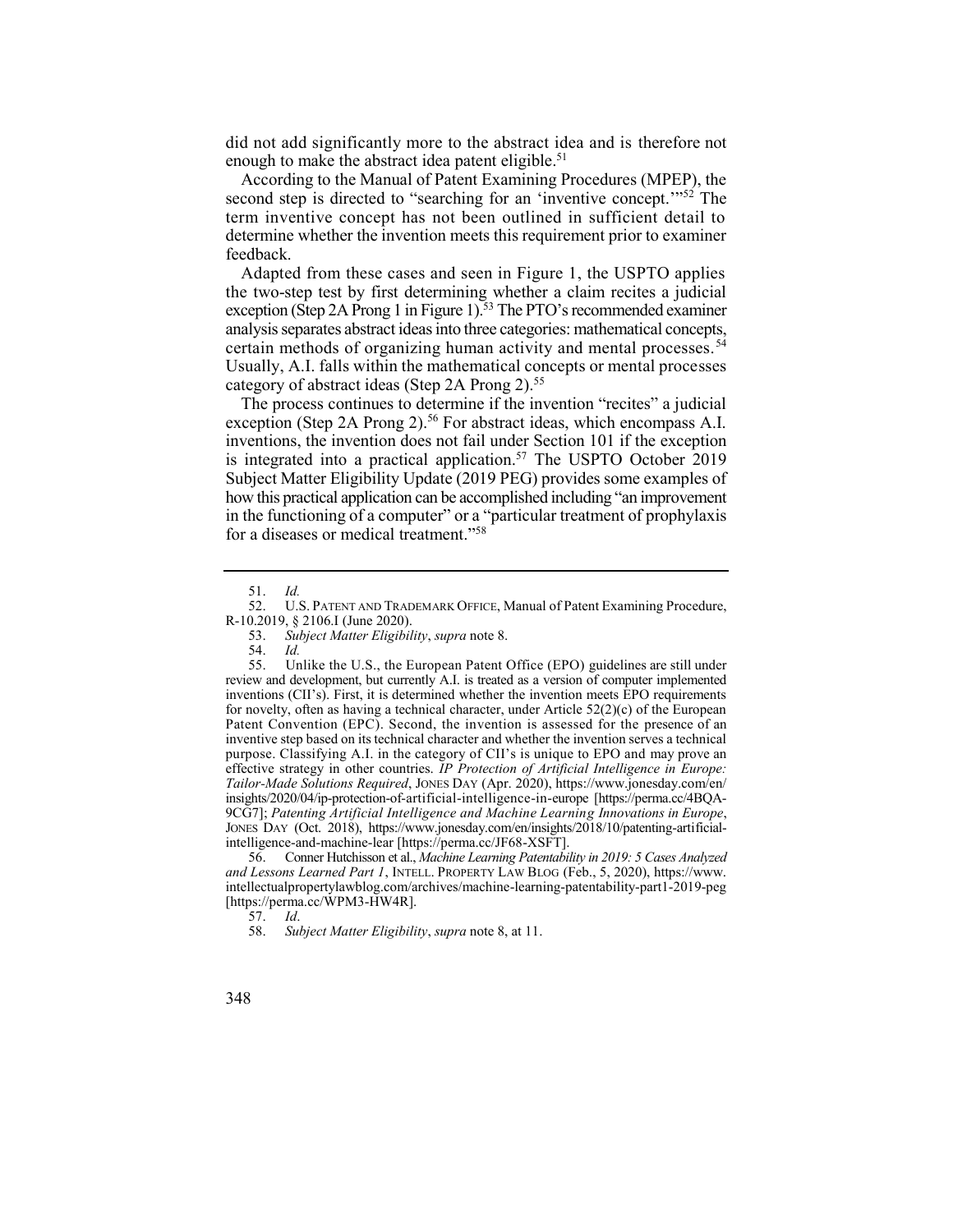concept."59 Exactly how technology can cross the barrier between abstract likely varies with examiners at the USPTO. $^{60}$  In the case of A.I., algorithms solves or the specific improvements made by the invention.<sup>61</sup> Even then In Step 2B, if the claim recites a judicial exception, the USPTO considers whether the claim recites additional elements that amount to significantly more than the judicial exception and whether there is an "inventive idea and significantly more than the judicial exception is unclear, and and mathematical formulas can often overcome the practical application hurdle by focusing the claims on the technical problems the invention A.I. invention should be centered around the algorithms and parameters in a machine learning application and the practical advantages of utilizing the algorithm should be clearly [outlined.62](https://outlined.62)

 It is important to note that 35 U.S.C. Section 101 is not the only barrier how it relates to A.I. will not be addressed in this Article.<sup>63</sup> to determining patentability as 35 U.S.C. Sections 102, 103 and 112 also provide guidelines for subject matter eligibility, though Section 112 and

law, a complement to patent protection.<sup>64</sup> A trade secret "is [1] information its secrecy."<sup>65</sup> All three elements must be present to gain trade secret protection, Another form of protection for A.I. inventions in the U.S. is trade secret that has either actual or potential independent economic value by virtue of not being generally owned, [2] has value to others who cannot legitimately obtain the information, and [3] is subject to reasonable efforts to maintain

62. Okakita, *supra* note 60, at 27.

 63. 35 U.S.C. § 112 relates to the patentability of a technology, specifically whether  10.2019 June 2020); *Can Patent My Invention?*, RICHARD'S PATENT L. FIRM, [https://www.](https://www) the description of the technology enables a person of skill in the art to make and use the technology. The patentee must also prove that they have enough disclosed to prove they understood the entire scope of the invention at the time of the filing of the application. § 112 addresses disclosure and enablement of the technology at issue. MPEP (9th ed. Rev. [richardspatentlaw.com/faq/can-i-patent-my-invention](https://richardspatentlaw.com/faq/can-i-patent-my-invention) [<https://perma.cc/4GNT-LQNE>].

 64. *Trade Secret Policy*, USPTO,<https://www.uspto.gov/ip-policy/trade-secret-policy> [<https://perma.cc/784N-K2EJ>].<br>65.  $Id$ .

65. *Id.* 

 59. 2019 Revised Patent Subject Matter Eligibility Guidance, 84 Fed. Reg. 4, 50, 56 (Jan. 7, 2019).

 60. Yuhei Okakita, *Patent Examination Practices Regarding AI-related Inventions:*  CENTER MASTER THESIS, 22–23, 27 (2019), <https://papers.ssrn.com/sol3/papers.cfm>? *Comparison in the EPO, USPTO and JPO,* MUNICH INTELLECTUAL PROPERTY LAW abstract\_id=3652173 [\[https://perma.cc/3ZA3-G2LD](https://perma.cc/3ZA3-G2LD)].

 61. Shujing Hu & Tao Jiang, *Artificial Intelligence Technology Challenges Patent Law,* IEEE, 241, 241 (2019), <https://ieeexplore.ieee.org/abstract/document/8669605> [[https://perma.cc/D7B2-KAZY\]](https://perma.cc/D7B2-KAZY).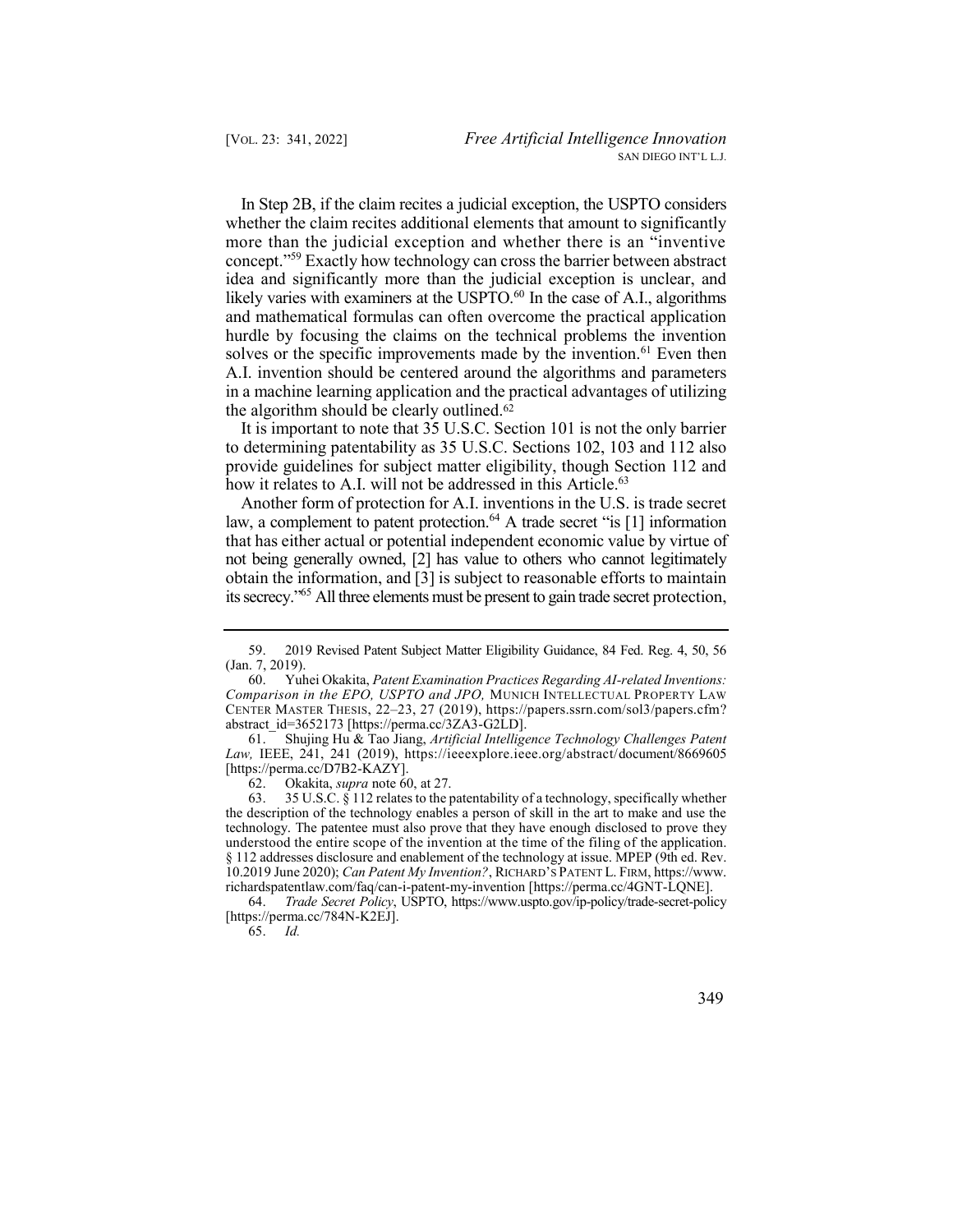aforementioned criteria at any point.<sup>66</sup> Trade secrets seem well suited for which can last indefinitely unless the trade secret fails to meet any of the A.I. as it is ideal for technologies that cannot be independently discovered, quickly superseded, or difficult to describe.<sup>67</sup>





 Unlike a patent, which requires an inventor to disclose the patent to the public in exchange for the right to exclude others, trade secrets encourage

 67. Jessica Meyers, *Artificial Intelligence and Trade Secrets*, AM. BAR ASS'N (Feb. 19, 2019), [https://www.americanbar.org/groups/intellectual\\_property\\_law/publications/](https://www.americanbar.org/groups/intellectual_property_law/publications) 66. *Id.*  landslide/2018-19/january-february/artificial-intelligence-trade-secrets-webinar/ [https:// perma.cc/3EC3-YPJM].<br>68. Subject Matter

<sup>68.</sup> *Subject Matter Eligibility*, *supra* note 8.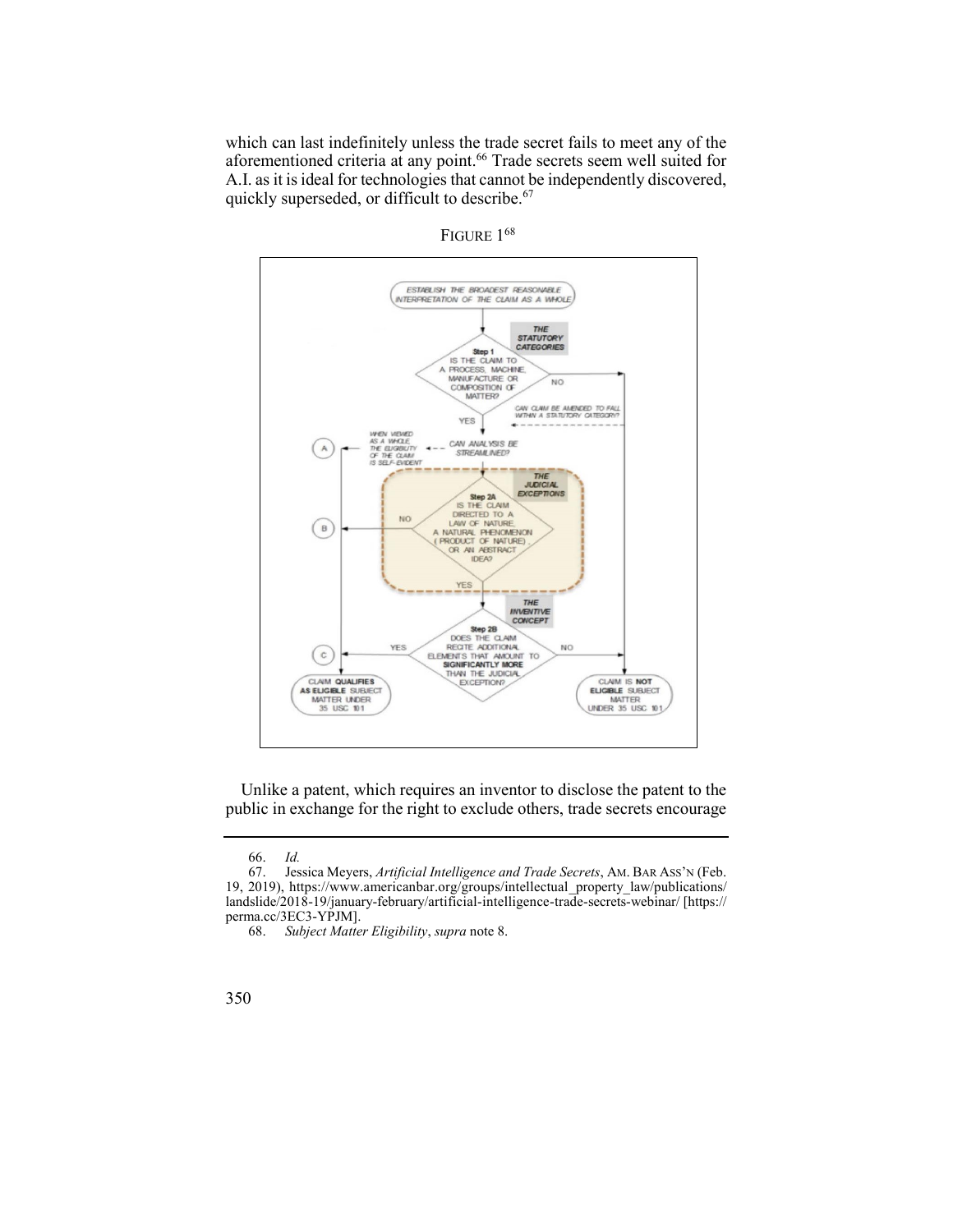protection against independent discovery or reverse engineering.<sup>69</sup> The disclosed, trade secret protection may present a good alternative.<sup>70</sup> However, complete secrecy around the invention, and trade secrets do not include definition of protectable information under trade secret law is incredibly broad, so where patent law does not recognize the subject matter as patentable, or where the algorithm involved in the A.I. is too complex to be adequately because patents (and not trade secrets) are by definition disclosed to the public, patenting of A.I. must be encouraged so that knowledge is disseminated and A.I. can more quickly reach its full potential.

## *B. U.S. A.I. Cases and Patent Trial and Appeal Board Decisions*

 Patent Trial and Appeal Board (PTAB) decisions on appeal from examiner their [opinions.71](https://opinions.71) In a case decided in 2019, PTAB considered an invention be serviced and to predict machine equipment failure.<sup>72</sup> The examiner application.<sup>73</sup> The PTAB disagreed and reversed, stating that the "claims verdicts provide insight into subject matter eligibility rejections through using A.I. technology and logic to determine whether machines need to explained the invention falls into the abstract idea exception, specifically, a method of organizing human activity based on the reading, assessing, presenting, classifying, collecting, and tallying data as recited in the patent address a problem specifically using several artificial intelligence classification technologies to monitor the operation of machines and to predict preventative maintenance needs and equipment failure."74

 Here, the PTAB explained that the claims are directed at a specific machine failure with computational complexity.<sup>75</sup> As the additional elements problem, they were integrated into a practical application of determining are not mentioned in the opinion, it could simply be that the algorithms



<sup>69.</sup> *Trade Secret Policy*, *supra* note 65.

<sup>70.</sup> *Trade Secret Policy*, *supra* note 65.

 71. Hutchisson et al., *supra* note 56.

 72. The invention at issue described a method of monitoring machines and completing preventative maintenance of machines when notified of a predicted machine failure. Machine failure was determined by gathering and analyzing data relating to the machine status and operation, and classifying the data according to logic decision trees and neural networks to create a confidence interval of the potential operational failure. *See Ex Parte*  Adjaoute, No. 2018-007443 (P.T.A.B. Oct. 10, 2019).

<sup>73.</sup> *Id.* 

<sup>74.</sup> *Id.* 

 75. Hutchisson et al., *supra* note 56.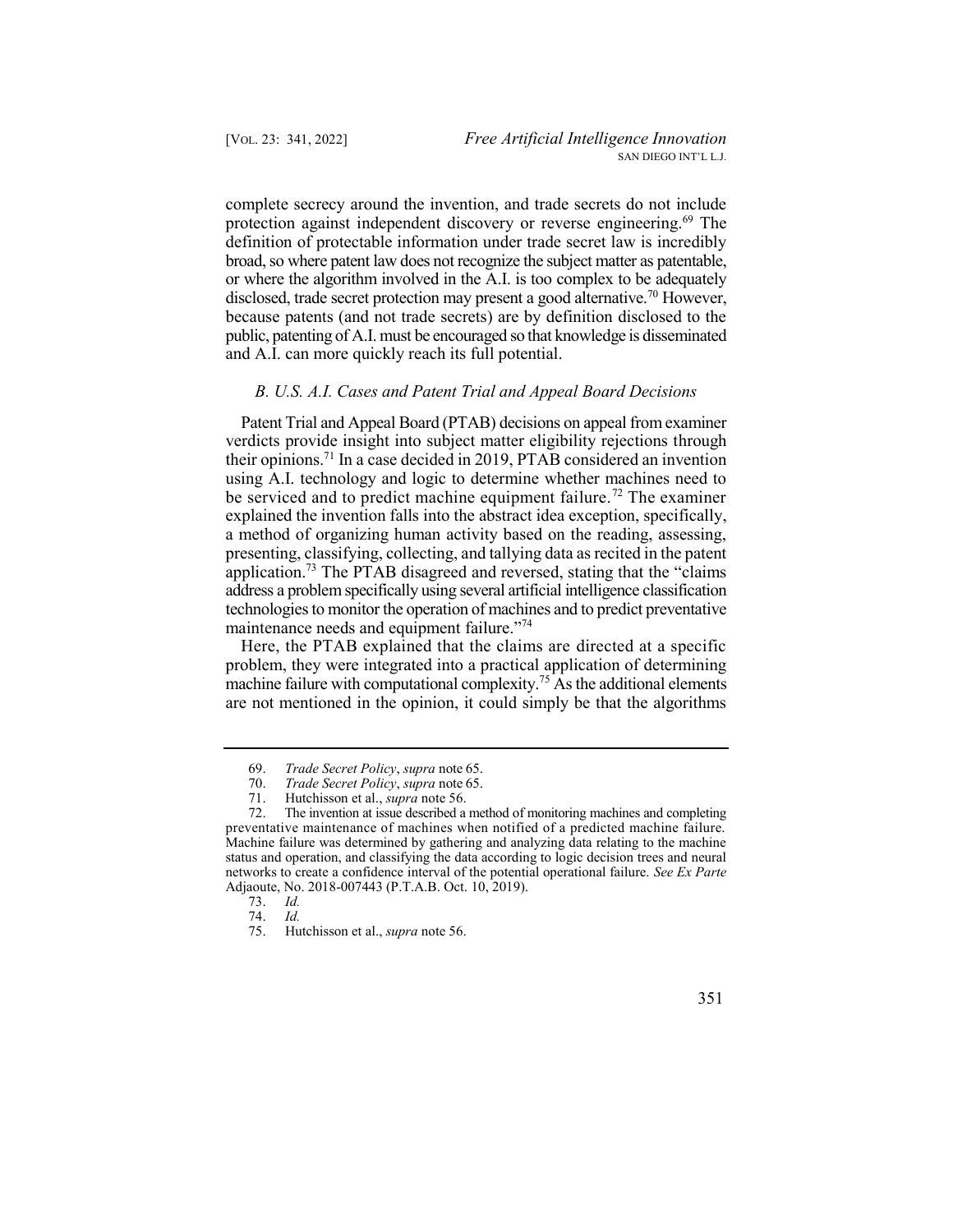are applied in a meaningful way in the invention, beyond simply stating the algorithms.<sup>76</sup>

 Another recent PTAB decision discussed an invention of "a probabilistic programming compiler that generates data-parallel inference code," which the examiner argued is a mathematical concept or mental process based The PTAB found that the examiner's characterization of the invention as because the specific algorithm or equation was not recited explicitly.<sup>78</sup> In on the identification of an algorithm and production of inference code.<sup>77</sup> a part of the mathematical concept category of abstract ideas was incorrect regard to the mental process category, the PTAB also rejected the examiner's argument as the inference algorithms and application to probabilistic programming is "computationally intensive and challenging."79 The language in the specification regarding the complexity of the claims was sufficient evidence that the method could not be performed in the human mind.<sup>80</sup>

specification to support that the invention is not a mental process.<sup>81</sup> The claim cannot practically be performed in the human mind.<sup>83</sup> However, if Here, the PTAB used the complexity of the algorithms as stated in the fact that it is not performed in the human mind supports the assertion that the method *cannot* practically be performed in the human mind.<sup>82</sup> If a claim covers performance in the human mind with the use of generic computer components, the claim will be considered a mental process unless the a method is performed on a computer, that is not alone sufficient to determine the lack of a mental process, but the use of a computer may provide evidence to support an argument that it is not a mental process.<sup>84</sup>

 In *Intellectual Ventures I LLC*, a similar case determining whether a detecting "undesirable files" stored on a computer to mark for [deletion.](https://deletion.85)<sup>85</sup> detecting unauthorized files on a computer, but the court disagreed.<sup>86</sup> claim recites significantly more than a judicially excluded mental process, the Court of Appeals for the Federal Circuit reviewed an apparatus for The Plaintiff argued that the patent improved the then-current process for Although the patent allowed computers to organize and characterize files

 76. Hutchisson et al., *supra* note 56.

 77. Hutchisson et al., *supra* note 56.

 78. Hutchisson et al., *supra* note 56.

 79. Hutchisson et al., *supra* note 56.

 80. Hutchisson et al., *supra* note 56.

 81. Hutchisson et al., *supra* note 56.

 82. Hutchisson et al., *supra* note 56. 83. Hutchisson et al., *supra* note 56.

<sup>84.</sup> Hutchisson et al., *supra* note 56.

 85. Intellectual Ventures I LLC v. Erie Indem. Co., 711 F. App'x 1012, 1014 (Fed. Cir. 2017).

<sup>86.</sup> *Id.* at 1015.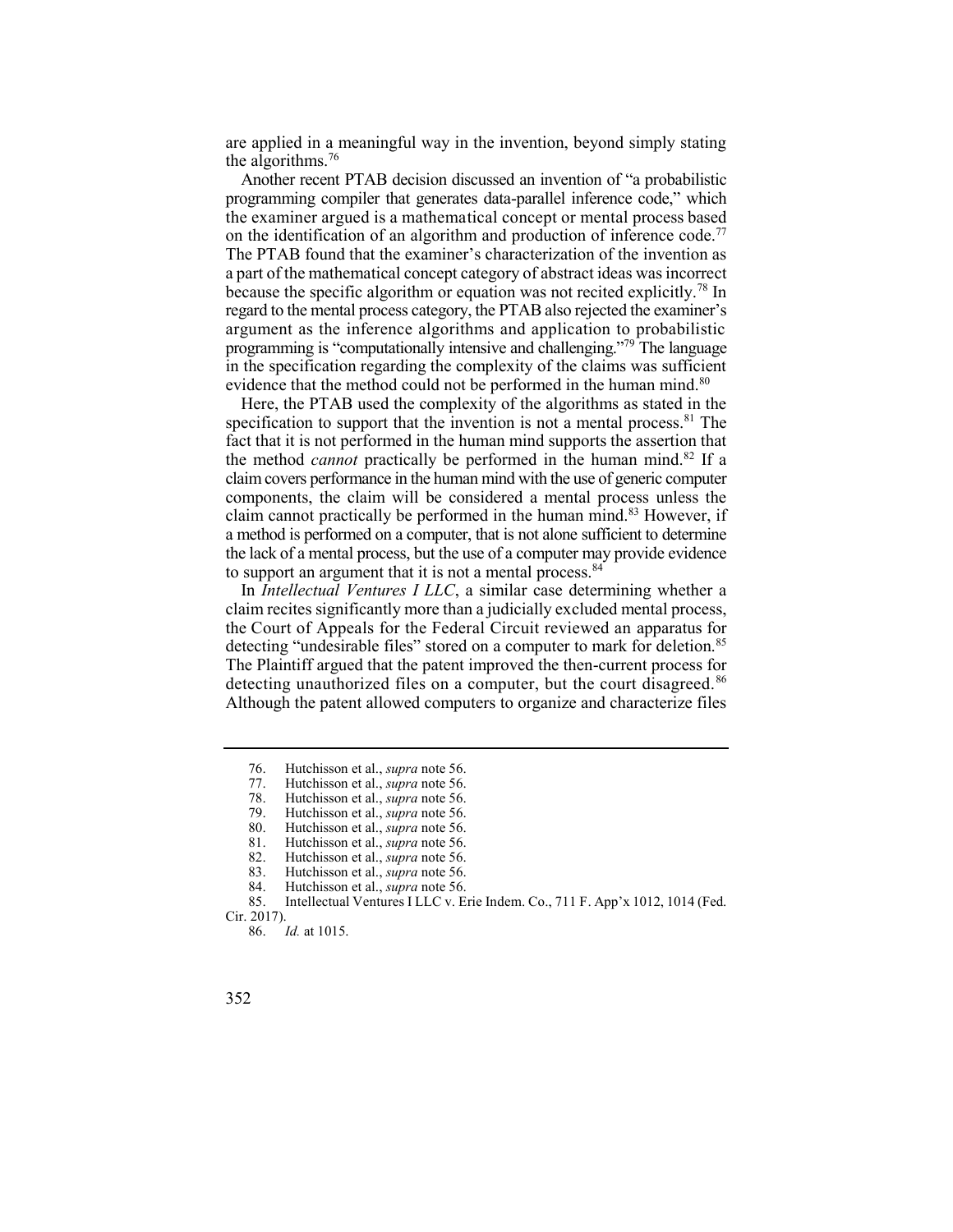same manner that a human would use. $87$  Overall, the invention failed to more efficiently than humans, the patent simply identified the files in the demonstrate an inventive concept beyond updating a human process in the same manner with a generic computer.<sup>88</sup>

 As demonstrated by the exemplary cases, the application of the judicial exceptions to patentable subject matter varies significantly between examiners and the PTAB, and even between similar cases in the Federal Circuit. This demonstrates that patentability of A.I. has been unpredictable and inconsistent. This demonstrates the necessity for additional guidance to ensure A.I. applications are appropriately analyzed for subject matter eligibility.

# *C. Discussion on Foreign Patent Law*

# *1. Japanese Patent Law Relating to A.I. Technology*

 In Japan, A.I. is generally seen as a part of the subject matter covered in Japanese Patent Law (J.P.L.) Art. 2(3)(i) and J.P.L. Art. 2(4), which covers itself, such as a data structure, trained module or neural network.<sup>89</sup> The examples specifically for A.I. technologies.<sup>90</sup> The lack of translation of Japanese information as a result of a computer program or a computer program Japanese Patent Office (JPO) regularly publishes new guidelines and case Patent Law makes it difficult to understand the process completely, but the JPO is known to be one of the leading organizations in the treatment of A.I. patentability.<sup>91</sup> Generally, the JPO leans on two requirements in determining the patentability of A.I. related inventions: (1) description requirements and  $(2)$  inventive step requirement.<sup>92</sup>

 The description requirements, outlined in Art. 36(4), require the disclosure of a correlation, how the program comes to a determination, and what can

 92. John Rogitz, *Japan Patent Office Case Examples on Artificial Intelligence Offer Guidance for Other Offices on Treating AI Inventions*, IP WATCHDOG (Feb. 28, 2019), <https://www.ipwatchdog.com/2019/02/28/jpo-examples-on-artificial-intelligence-offer>guidance-for-other-offices/id=106835/ [\[https://perma.cc/2JCH-RYYM](https://perma.cc/2JCH-RYYM)].



<sup>87.</sup> *Id.* at 1016.

<sup>88.</sup> *Id.* at 1018.

 89. Tokkyohō, [Patent Act], Law No. 121 of 1959, Art. 2(3)(i); (4) (Japan).

 90. *See e.g.*, *Newly Added Case Examples for AI-Related Technologies*, EXAMINATION STANDARDS OFF. JAPAN PAT. OFF. (Jan. 30, 2019), <https://www.jpo.go.jp/e/system/laws>/ rule/guideline/patent/document/ai\_jirei\_e/jirei\_tsuika\_e.pdf.

 91. *Public Views on Artificial Intelligence and Intellectual Property Policy*, U.S. PAT. & TRADEMARK OFF. (Oct. 2020), [https://www.uspto.gov/sites/default/files/documents/](https://www.uspto.gov/sites/default/files/documents) USPTO\_AI-Report\_2020-10-05.pdf.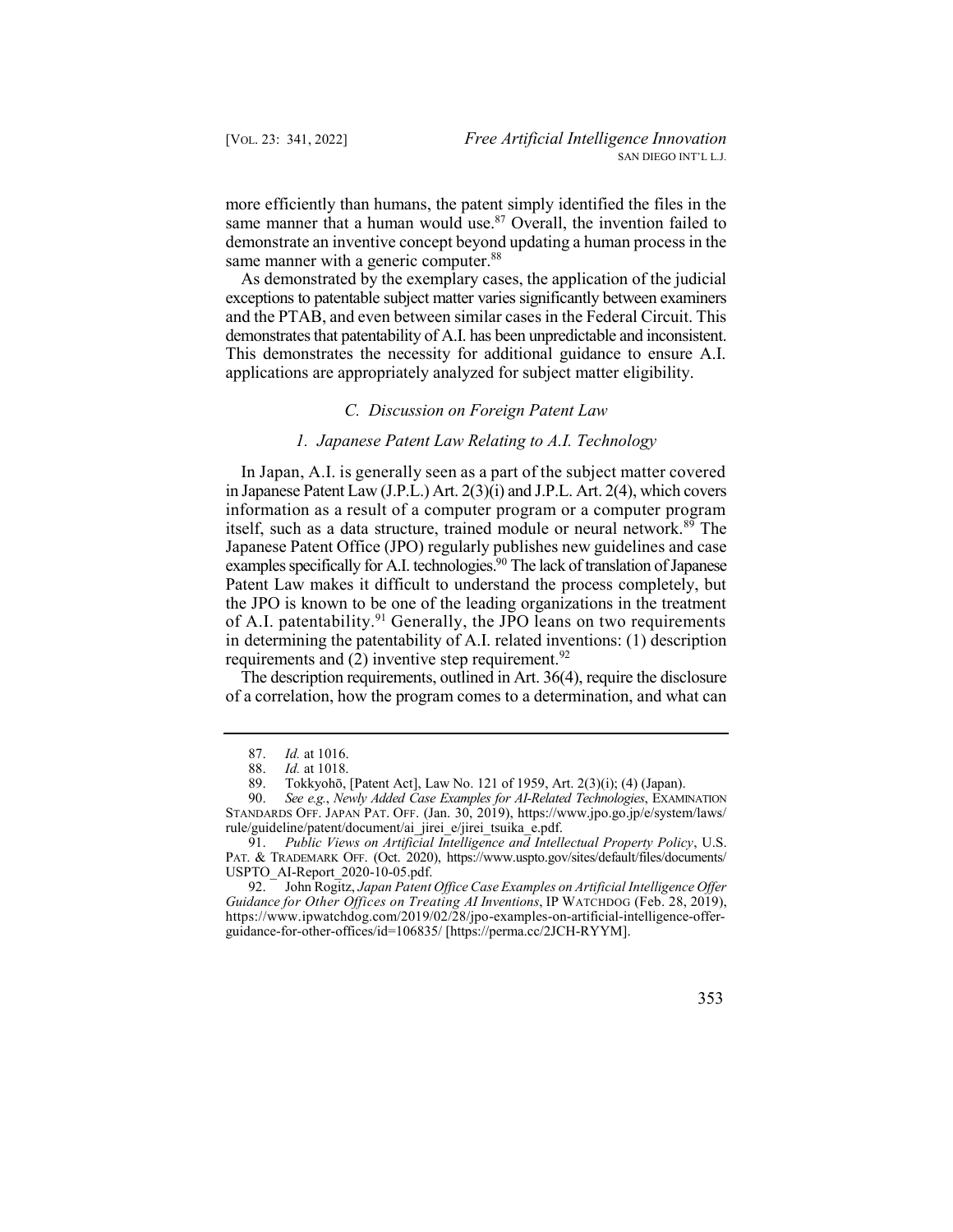be deduced from the correlation.<sup>93</sup> For example, if A.I. were used to smile with being happy, or a frown with being sad.<sup>94</sup> Additionally, the guidelines require that test results be used to prove adequate description.<sup>95</sup> When an A.I. algorithm is inherent in a computer function, the application should demonstrate test results or proof of validation of running the determine the emotion in pictures of faces, one would have to correlate a model.<sup>96</sup>

 with regard to technical inventiveness than is the case of the USPTO's inventive concept requirement.<sup>97</sup> Simply novel input and output data may in Japan, though that does not appear to be sufficient in the U.S.<sup>98</sup> The eligible subject matter in Japan.<sup>99</sup> The general guideline on inventiveness, The second requirement, an inventive step, appears to be less stringent be sufficient to establish inventiveness that qualifies for patent protection inventive step requirement combined with the correlation and test results or validation from the system appear to be sufficient to prove patent outlined in the Japanese Examination Guidelines for Patent and Utility Model, Part III, Chapter 2, Section 2, is whether a person skilled in the art would have easily created the invention.<sup>100</sup>

In Japan, A.I. characterized as software has been treated as patent eligible if the processing is implemented using hardware resources. 101 In other words, the software version of A.I. is largely viewed as patentable if the inventive steps are directly tied to hardware.<sup>102</sup>

 Japan does not include the practical application or inventive concept law.<sup>103</sup> While the U.S. and China still lead in the number of A.I. patent top international force in A.I.<sup>104</sup> According to a World Intellectual Property requirements prevalent in U.S. and, as will be explained, in Chinese patent applications, Japanese A.I. has begun to move towards recognition as a

93. *Id.* 

 104. Bruce Berman, *10 Japanese Businesses are Among the Top 16 Artificial Intelligence Patent Holders, says WIPO Report*, IP CLOSEUP (Nov. 26, 2019), [https://ipcloseup.com/](https://ipcloseup.com/2019/11/26/10-japanese-businesses-are-among-the-top-16-artificial-intelligence-patent-holders-says-wipo-report/) 



<sup>94.</sup> *Id.* 

<sup>95.</sup> *Id.* 

<sup>96.</sup> *Id.*  97. *Id.* 

<sup>98.</sup> *Id.* 

<sup>100.</sup> Case Examples Pertinent to AI-related Technology, Tokkyochō, Part III, Ch. 2, Sec. 99. *Id.*  2, [https://www.jpo.go.jp/e/system/laws/rule/guideline/patent/document/ai\\_jirei\\_e/jirei\\_e.pdf](https://www.jpo.go.jp/e/system/laws/rule/guideline/patent/document/ai_jirei_e/jirei_e.pdf) [hereinafter Tokkyochō].

 101. *WIPO Technology Trends 2019, Artificial Intelligence*, WIPO 96 (2019), https:// [www.wipo.int/edocs/pubdocs/en/wipo\\_pub\\_1055.pdf](www.wipo.int/edocs/pubdocs/en/wipo_pub_1055.pdf) [hereinafter World Intellectual Property Organization].

<sup>102.</sup> *Id*.

<sup>103.</sup> Rogitz, *supra* note 92.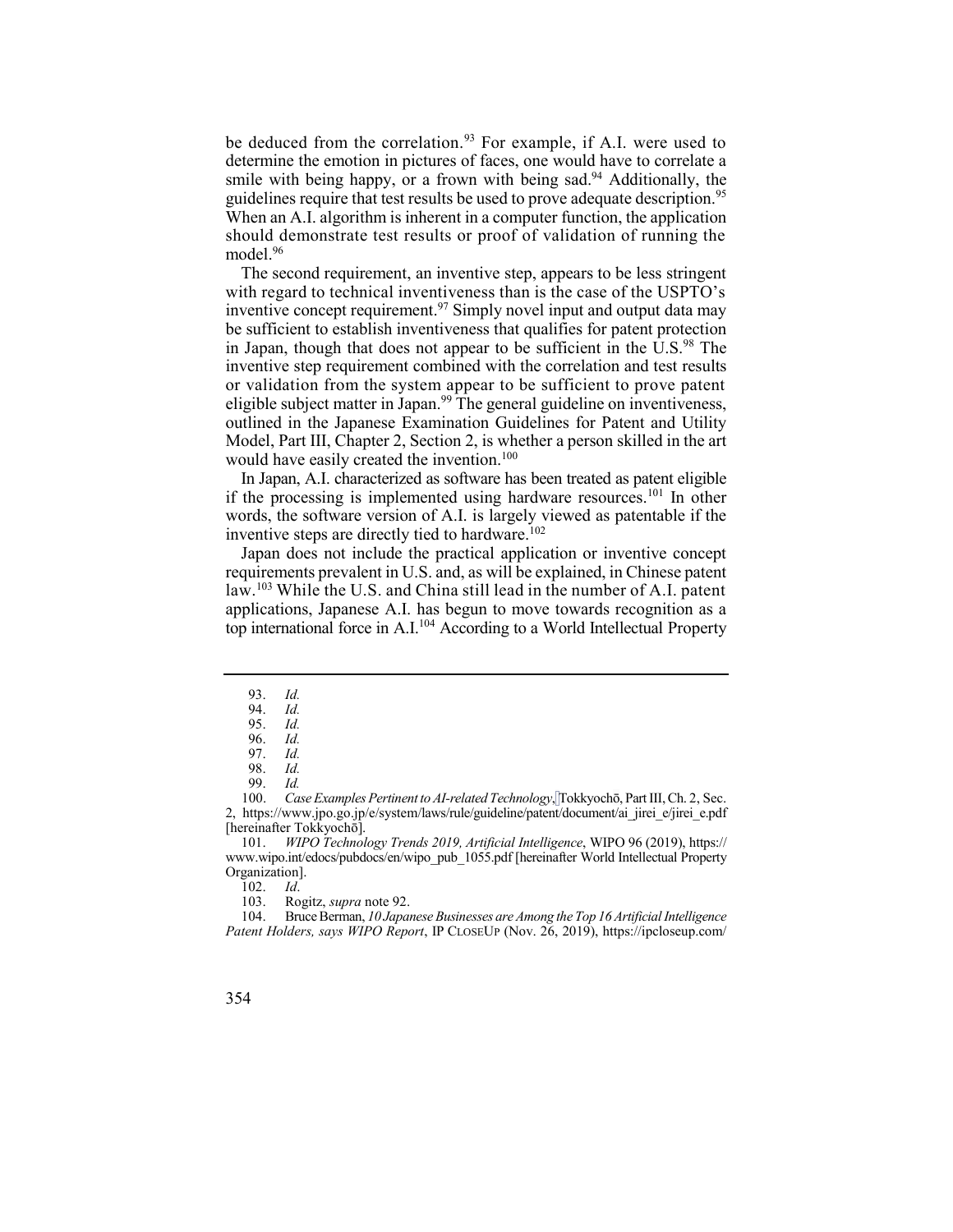Organization (WIPO) research report, ten prominent Japanese companies are among the top twelve A.I. patent holders internationally.<sup>105</sup>

determine the patient's dementia stage.<sup>107</sup> The JPO recognizes the preneural network is a sufficient inventive step.<sup>108</sup> Further, the highly accurate The JPO provides many case examples of A.I. inventions and how to claim the invention in a way that makes them patent eligible.<sup>106</sup> In Case Example 36, the JPO analyzes a dementia stage estimation apparatus that translates a conversation into text to be fed to a trained neural network to processing of conversation in order to improve estimation accuracy by the dementia stage estimation output brings about a significant effect which further supports patentability.<sup>109</sup>

## *2. Chinese Patent Law Related to A.I. Subject Matter Eligibility*

 In China, the Patent Examination Guidelines are constantly changing because the nation's leaders seek to keep it at the forefront of international legal innovation.<sup>110</sup> In China, the Chinese National Intellectual Property and solutions are evaluated by A.I. independently.<sup>111</sup> China still does not Administration (CNIPA) recognizes two types of inventions by means of A.I.: (1) inventions where the problem is raised and the scheme is worked out by a natural person and where it is then verified by A.I. and (2) inventions where the problem is raised by a natural person and the problem is solved recognize inventions created by A.I. independently, without human intervention.<sup>112</sup>

112. *Id.* 

[<sup>2019/11/26/10-</sup>japanese-businesses-are-among-the-top-16-artificial-intelligence-patent](https://ipcloseup.com/2019/11/26/10-japanese-businesses-are-among-the-top-16-artificial-intelligence-patent-holders-says-wipo-report/)[holders-says-wipo-report/](https://ipcloseup.com/2019/11/26/10-japanese-businesses-are-among-the-top-16-artificial-intelligence-patent-holders-says-wipo-report/) [\[https://perma.cc/7LXH-DAAA](https://perma.cc/7LXH-DAAA)].

<sup>105.</sup> World Intellectual Property Organization, *supra note* 101, at 32.

<sup>106.</sup> Tokkyochō, *supra* note 100, at 1.

<sup>107.</sup> Tokkyochō, *supra* note 100, at 40.

<sup>108.</sup> Tokkyochō, *supra* note 100, at 41.

<sup>109.</sup> Tokkyochō, *supra* note 100, at 41.

 110. Liaoteng Wang, et al., *A Comparative Look at Patent Subject Matter Eligibility Standards: China Versus the United States*, IP WATCHDOG (June 12, 2020),<https://www.ip> [watchdog.com/2020/06/12/comparative-look-patent-subject-matter-eligibility-standards](https://watchdog.com/2020/06/12/comparative-look-patent-subject-matter-eligibility-standards)china-versus-united-states/id=122339/ [\[https://perma.cc/NU4V-JW2K\]](https://perma.cc/NU4V-JW2K).

 111. Kang Quan, *What Are The Chinese Examination Standards For AI-related Inventions?*, MANAGINGIP (Aug. 20, 2020), [https://www.managingip.com/article/b1n06p9symf6mt/](https://www.managingip.com/article/b1n06p9symf6mt) what-are-the-chinese-examination-standards-for-ai-related-inventions [<https://perma.cc>/ PM9C-3M5Q].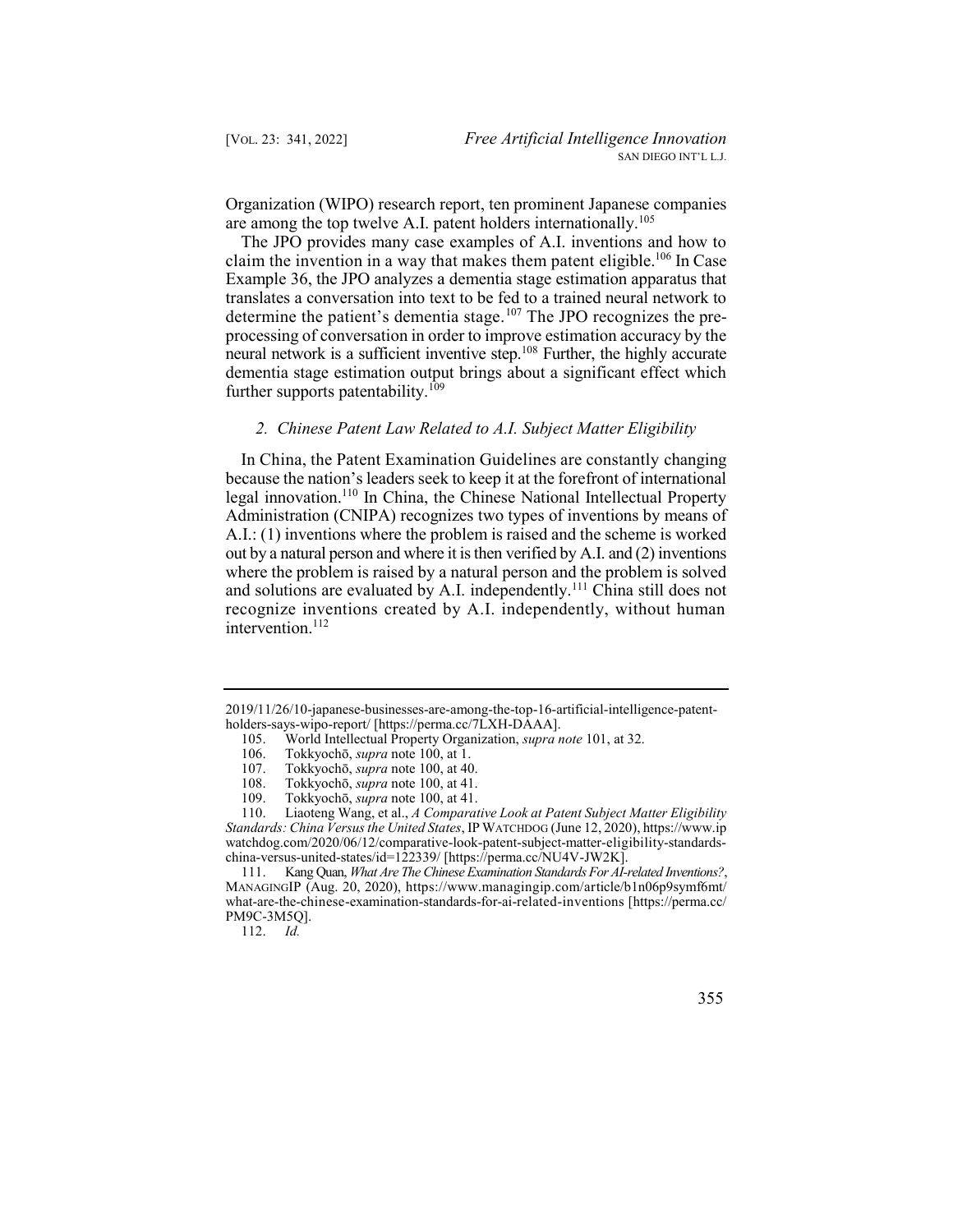for the patentability of A.I. to encourage innovation.<sup>113</sup> The new guidelines In February 2020, the CNIPA met to clarify rules and published guidelines focus on the technical solution of the A.I., including technical features and technical problems to be solved.<sup>114</sup>

with more favorable application of the standards.<sup>115</sup> Article 25.1 of the On their face, Chinese examination standards relating to the subject matter eligibility of A.I. inventions are similar to those of the U.S. However, the Chinese patent agency has responded to the increase in A.I. innovation Chinese Patent Law, which provides a list of subject matter that will not be granted patents, is utilized to determine whether the claim of an A.I. invention is excluded as a "rule or method for mental activities."<sup>116</sup>

 Next, the CNIPA determines if the innovation belongs to a technical subject matter that is eligible for patent.<sup>117</sup> According to the latest Examination solution as dictated by Article 2.2 of the Chinese Patent Law, which outlines Guidelines from the CNIPA, A.I. recites a technical solution if the algorithmic feature of the claim outlines a technical problem and the execution follows the process of solving the technical problem.<sup>118</sup>

 Upon first glance Article 2.2 of the Chinese Patent Law defines patentable the February 2020 amendment introduced new valuable guidance specifically subject matter as "any new technical solution . . . or improvement thereof;" this alone does not demonstrate a more favorable patentability standard than the U.S.119 However, the CNIPA's amendments to the Examination Guidelines over the past few years have ensured the Guidelines remain effective for fast developing technologies and new innovation.<sup>120</sup> As mentioned, for A.I. innovations.<sup>121</sup>

 The continuing amendments that address developing technologies demonstrates the CNIPA's willingness to expand patentability into the areas in which innovation is happening, whereas the U.S. has not shown the same trend towards more consistent patent standards in new industries.<sup>122</sup> While there were significant policy reasons for the U.S. to scale back subject matter patentability in *Alice*, A.I. patents have become gradually

<sup>113.</sup> Aaron Wininger, *CNIPA Announces Amended Patent Guidelines for Patent Applications Covering AI and Blockchain*, THE NAT'L L. REV. (Jan. 3, 2020), [https://www.natlawreview.com/](https://www.natlawreview.com) article/cnipa-announces-amended-patent-guidelines-patent-applications-covering-ai-and [<https://perma.cc/TV22-29QZ>].

<sup>114.</sup> *Id.* 

 115. Wang et al., *supra note* 110.

<sup>116.</sup> Quan, *supra* note 111.

<sup>117.</sup> Quan, *supra* note 111.

<sup>118.</sup> Quan, *supra* note 111.

 119. Wang et al., *supra* note 110.

 120. Wang et al., *supra* note 110.

 121. Wang et al., *supra* note 110.

 122. Wang et al., *supra* note 110.

<sup>356</sup>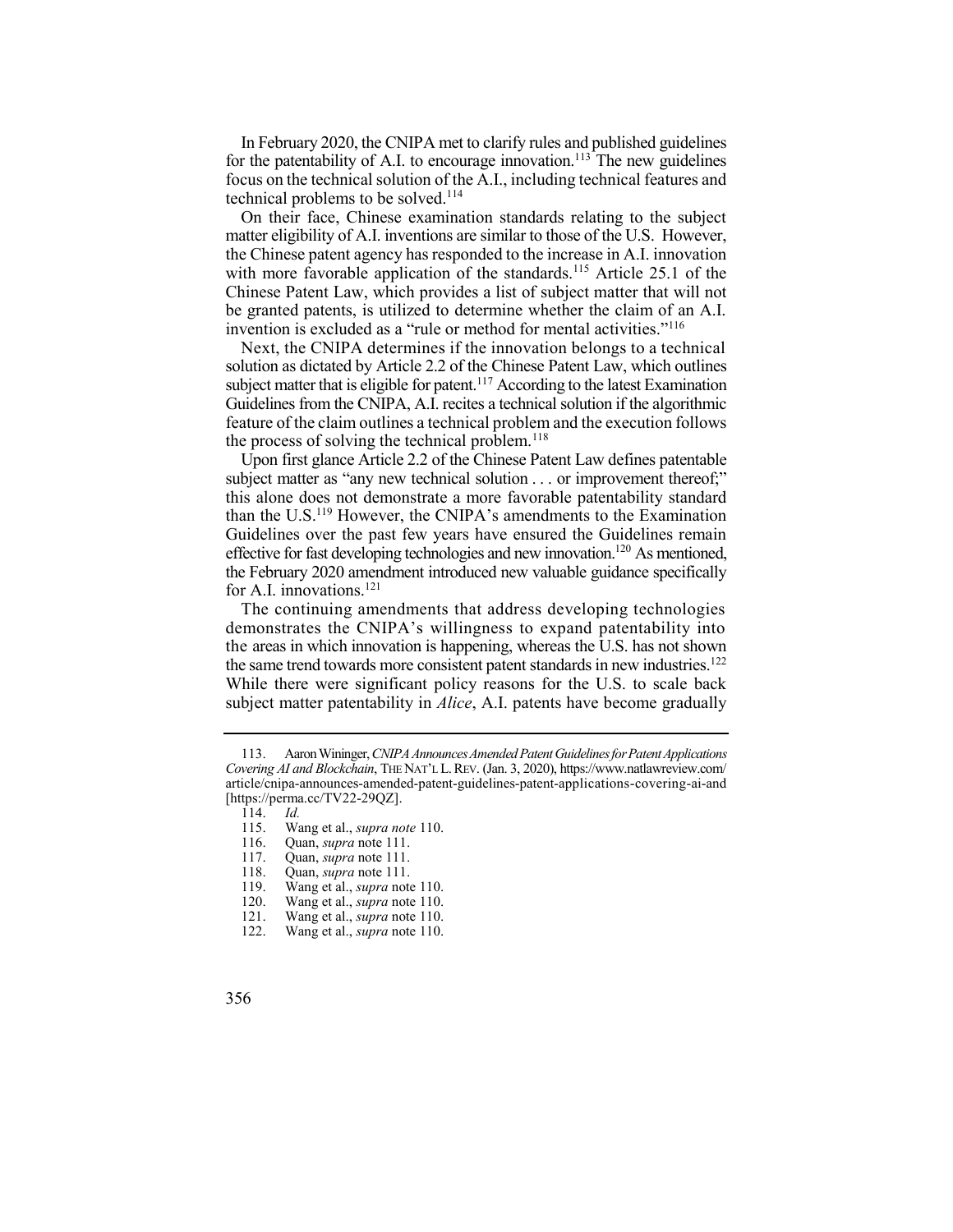more patentable over time.<sup>123</sup> In 2015, over sixty percent of software subject matter eligibility.<sup>124</sup> Each year since 2015, the number of patent be taken to ensure the trend continues.<sup>125</sup> In order to accomplish this without patents challenged under *Alice* had at least one claim rejected for lack of rejections in the United States under *Alice* have decreased, but steps must risking patent quality, more predictable guidance for subject matter eligibility should be provided that are dynamic enough to sustain the pace of innovation.

decade has favored inventors.<sup>126</sup> Some scholars argue that this pro-inventor survive a legal challenge to its validity.<sup>128</sup> In the last decade, CNIPA provided the quality of Chinese patents.<sup>129</sup> China recognized the potential issue with patent approvals.<sup>130</sup> CNIPA plans to increase patent quality by no longer Of note, China's trend for patent eligibility across all fields in the past trend in China causes increased quantity of patents, but at the expense of quality.<sup>127</sup> "Patent quality" is defined as the probability that a patent will subsidies to patent applications, which incentives filing, but does not ensure patent quality, and as a result, on May 5, 2020, the CNIPA revised its stance on offering subsidies for patent applications and implementing stricter novelty and inventiveness requirements in examination of applications.<sup>131</sup>

## III. CHALLENGES TO PROTECTING A.I.

 The USPTO began an initiative to collaborate with A.I. inventors to brainstorm and communicate about which additional guidelines would be helpful to both the industry and inventors to enhance the predictability and

131. *Id.* 

 123. Joseph Saltiel, *In the courts: five years after Alice - five lessons learned from the treatment of software patents in litigation*, WIPO MAG. (Aug. 2019), [https://www.](https://www) wipo.int/wipo\_magazine/en/2019/04/article\_0006.html [<https://perma.cc/8BMP-JS36>].<br>124. *Id.* 

<sup>124.</sup> *Id.* 

<sup>125.</sup> *Id.* 

 126. Wang et al., *supra* note 110.

 127. Edward Walneck, *The Patent Troll or Dragon: How Quantity Issues and Chinese Nationalism Explain Recent Trends in Chinese Patent Law*, 31 ARIZ. J. OF INT'L & COMP. L. 436, 437 (2014).

 128. Brian J. Love, et al., *Determinants of Patent Quality: Evidence from Inter Partes Review Proceedings*, 90 UNIV. OF COLO. L. REV. 68, 80 (2019).

<sup>129.</sup> Walneck, *supra* note 127, at 452.

 130. Oliver Lutze & Lin Zhuo, *Switching Stances: China Policies to Focus Strongly on Patent Quality*, SPRUSON & FERGUSON (May 26, 2020), [https://www.spruson.com/](https://www.spruson.com) patents/switching-stances-china-policies-to-focus-strongly-on-patent-quality/ [https:// [perma.cc/](https://perma.cc) 5JBB-6QH2].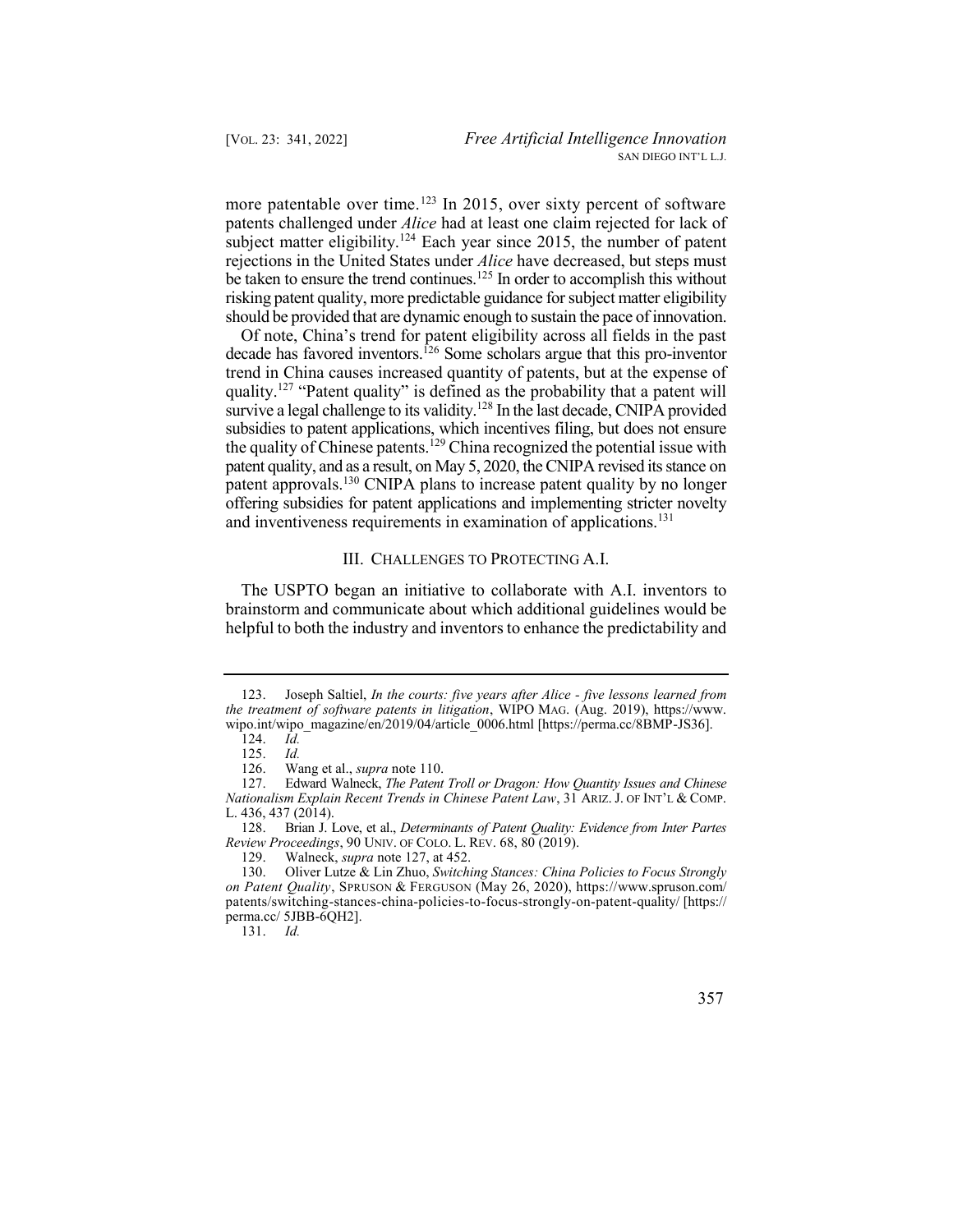reliability of patenting A.I. innovation.<sup>132</sup> At the forefront of this conversation for appropriate A.I.<sup>133</sup> One consideration in evaluating subject matter is increasing predictability of subject matter eligibility to ensure IP rights eligibility, involves ensuring sufficient disclosure of the A.I. invention to allow the examiner to determine whether the invention outlines a technological improvement or significantly more than the abstract idea to transform it into patent eligible subject matter.<sup>134</sup>

# *A. Considerations Related to Disclosure*

 These recent concerns with subject matter eligibility raise the issue of disclosure and the written description requirement of 35 U.S.C. Section 112.135 In order to meet the written description requirement, A.I. that includes scope of the invention at the time of filing.<sup>136</sup> Specifically, the application function in "sufficient detail" where someone of ordinary skill in the art the claimed subject matter.<sup>137</sup> "Sufficient detail" is mentioned many times "claims to computer-implemented inventions" must provide sufficient disclosure of the hardware and software to prove the patentee had the full must disclose the computer, the algorithm, and how it performs the claimed could reasonably determine that the inventor understood and possessed throughout official and unofficial documents, though there appears to be no definition as to what disclosure is considered "sufficient."<sup>138</sup>

 Some A.I. innovations may be hard to provide sufficient disclosure the logic in between is in some respects unknown."<sup>139</sup> This is why algorithms trade secrets.<sup>140</sup> Overall, the current law regarding disclosure has highlighted because "even though the input and output may be known by the inventor, are often called "black boxes," highlighting the necessity to rely on enablement under 35 U.S.C. Section 112(a), or the possibility of protecting IP with questions on how to effectively and consistently patent A.I. inventions

 132. *Artificial Intelligence*, USPTO, <https://www.uspto.gov/initiatives/artificial-intelligence> [<https://perma.cc/4HP5-FSRB>]; Press Release*,* USPTO, USPTO releases report on artificial intelligence and intellectual property policy (Oct. 6, 2020),<https://www.uspto.gov/about>us/news-updates/uspto-releases-report-artificial-intelligence-and-intellectual-property [[https://perma.cc/B2LK-7GSM\]](https://perma.cc/B2LK-7GSM).

 intellectual property policy (Oct. 6, 2020), [https://www.uspto.gov/about-us/news-updates/](https://www.uspto.gov/about-us/news-updates) 133. Press Release*,* USPTO, USPTO releases report on artificial intelligence and uspto-releases-report-artificial-intelligence-and-intellectual-property [<https://perma.cc>/ B2LK-7GSM].<br>134. Publ

 134. *Public Views on Artificial Intelligence*, *supra* note 91, at 8–9.

 135. 35 U.S.C. § 112.

 136. *Public Views on Artificial Intelligence*, *supra* note 91, at 9–10.

 137. *Public Views on Artificial Intelligence*, *supra* note 91, at 9.

 138. *See*, *e.g.*, *Public Views on Artificial Intelligence*, *supra* note 91, at 8–10.

 139. *Public Views on Artificial Intelligence*, *supra* note 91, at 10.

<sup>140.</sup> *Public Views on Artificial Intelligence*, *supra* note 91, at 10.

<sup>358</sup>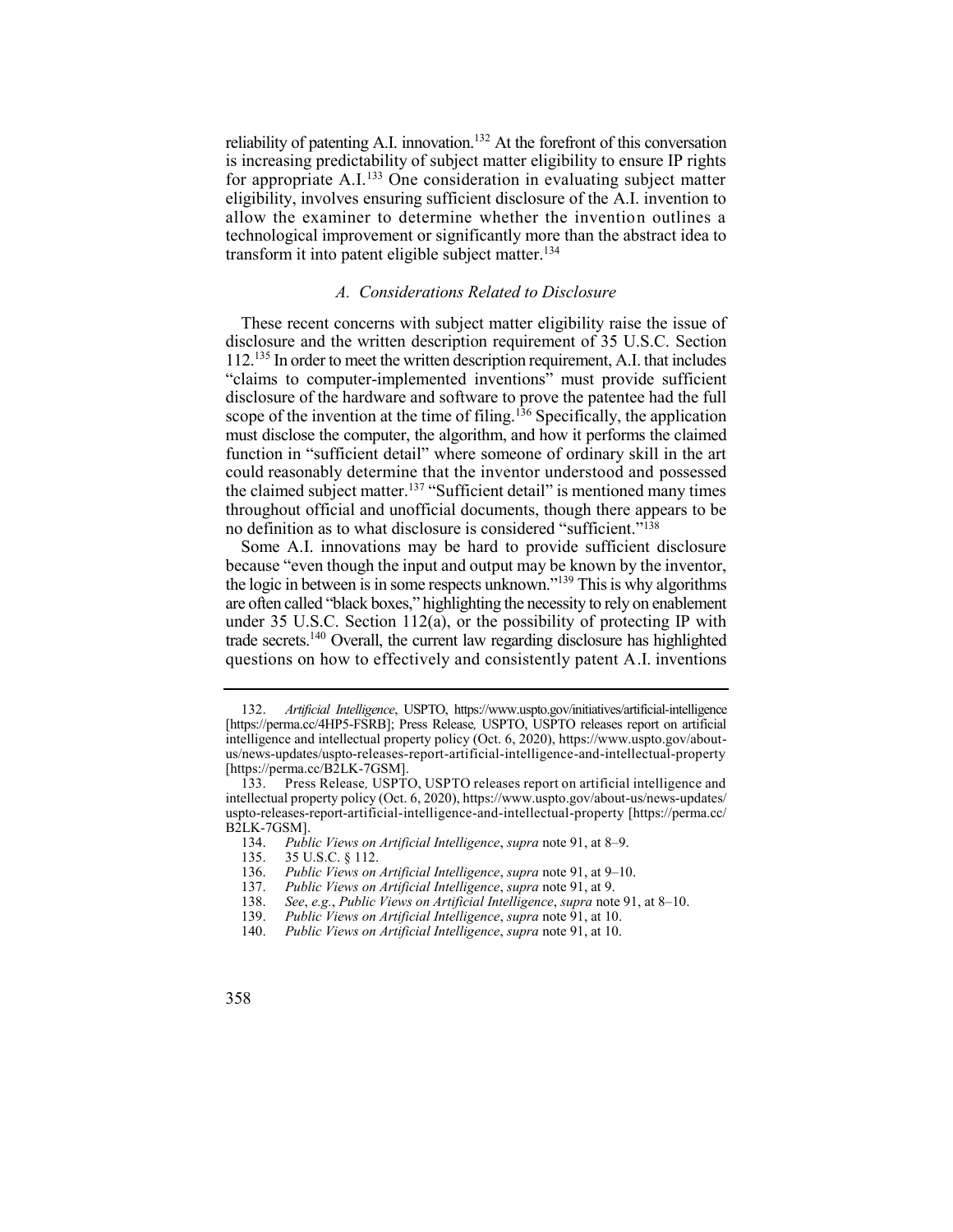and the USPTO has not provided sufficient guidance to solidify the application of the law.

## *B. Considerations Related to Patent Eligible Subject Matter*

mind, including, for example, observation and opinion.<sup>142</sup> Since expanding algorithms and software. $143$  This is a shift in how the abstract idea exception mentally.<sup>144</sup> Many courts have since ruled on the apparent expansion of Under Section 101 patent eligibility, the abstract idea exception has been expanded to include ideas considered to be mental processes. 141 Mental processes are considered to be anything that could be carried out in the human considerations under Section 101 eligibility, courts often invoke the mental steps category of abstract ideas when considering the patentability of for patent eligibility is construed, from whether the claimed invention was performed mentally to a hypothetical determination of if it *could* be performed the mental steps exception of patent eligibility, some of those rulings will be considered here.

 The mental steps doctrine of patent eligibility has expanded to cover  be performed mentally, as demonstrated in *Intellectual Ventures I LLC*. 145 Specifically regarding A.I., much of the innovation began as improvements process done manually prior to the invention.<sup>146</sup> There appears to be a idea capable of being accomplished by the human mind.<sup>147</sup> This treatment not only processes that are performed mentally but also processes that *can*  in efficiency by utilizing a computer to improve speed and accuracy of a trend toward evaluating and ultimately deeming A.I. patent applications ineligible based on whether it is a computer implementation of an abstract of A.I. has made it increasingly difficult for inventors to obtain patents on A.I. inventions.148

 141. 2019 Revised Patent Subject Matter Eligibility Guidance, *supra* note 59.

 142. 2019 Revised Patent Subject Matter Eligibility Guidance, *supra* note 59.

 143. Robert Sachs, *The Mind as Computer Metaphor: Benson and the Mistaken Application of Mental Steps to Software*, FENWICK (Apr. 6, 2016), [https://www.bilskiblog.com/](https://www.bilskiblog.com) 2016/04/the-mind-as-computer-metaphor-benson-and-the-mistaken-application-of-mentalsteps-to-software/ [<https://perma.cc/3CLP-XNFM>].

<sup>144.</sup> *Id.* 

<sup>145.</sup> *Id.* 

 146. Firth-Butterfield & Chae, *supra* note 4, at 8.

 147. Firth-Butterfield & Chae, *supra* note 4, at 8.

 148. Firth-Butterfield & Chae, *supra* note 4, at 8.

<sup>359</sup>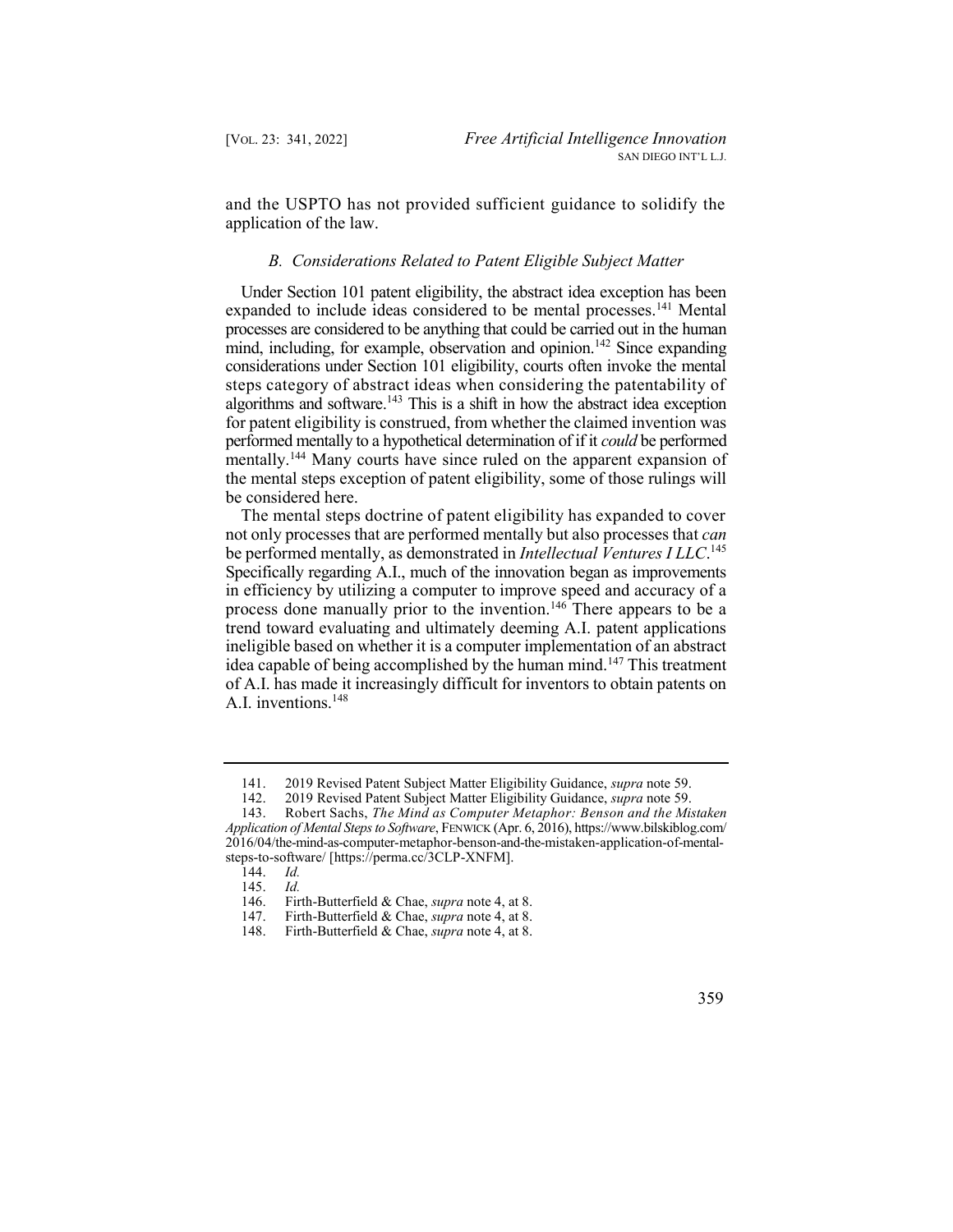implement the specific goal in the industry.<sup>149</sup> It is important that policy Generally, the U.S. has promoted and rewarded innovation in the form of small changes and improvements on existing technologies, and breakthroughs in innovation have been denied protection as there are no alternatives to issues are considered, as there are arguments on both sides of protecting small improvements. If certain basic A.I. or software becomes patentable it will remove the ability to use the technology as a basis for further innovation in the future, especially in cases where the industry must be standardized to ensure products are compatible. On the other hand, rewarding small improvements encourages innovation as a whole when inventors believe a small invention may be patentable.

 The U.S. support of small A.I. improvements in solving existing technological in future innovation.<sup>151</sup> It also removes patent eligibility for groundbreaking problems runs the risk of patenting "basic tools of scientific and technological work."150 This removes the patented subject matter from use in improvement technology that may not have a current solution from which to judge technical improvements.

# *C. Is Trade Secret Protection More Appealing?*

 Under Section 112(a), the enablement requirement is met when the experimentation to a person of ordinary skill in the art.<sup>152</sup> Generally, the amount knowledge in the state of the art, as well as the predictability of the art."<sup>153</sup> For example, in an emerging field like A.I., where relatively little is known through "prior art" and the art is "unpredictable," the application must include more details on "how to make and use" the invention to meet the requirements specification can teach the full scope of the claimed invention without undue of detail needed in describing the invention is "related to the amount of of enablement.<sup>154</sup>

 Specific to A.I., applications that wish to meet the disclosure requirement the entire technology at the time of the invention."<sup>155</sup> There is some disagreement to A.I.-related inventions must provide claims with "sufficient detail of the hardware and software components to show that the inventor understood around whether there should be additional disclosure requirements specific to A.I., or if the current law, Section 112, works sufficiently for A.I.

<sup>149.</sup> Pinarbasi, *supra* note 7.

 150. *Gottschalk*, 409 U.S. at 67.

<sup>151.</sup> *See* Pinarbasi, *supra* note 7.

 152. *See* 35 U.S.C.S. § 112; *see also* Amgen Inc. v. Sanofi, 987 F.3d 1080, 1082 (Fed. Cir. 2021).

 153. *Public Views on Artificial Intelligence*, *supra* note 91, at 10.

 154. *Public Views on Artificial Intelligence*, *supra* note 91, at 10.

<sup>155.</sup> *Public Views on Artificial Intelligence*, *supra* note 91, at 9.

<sup>360</sup>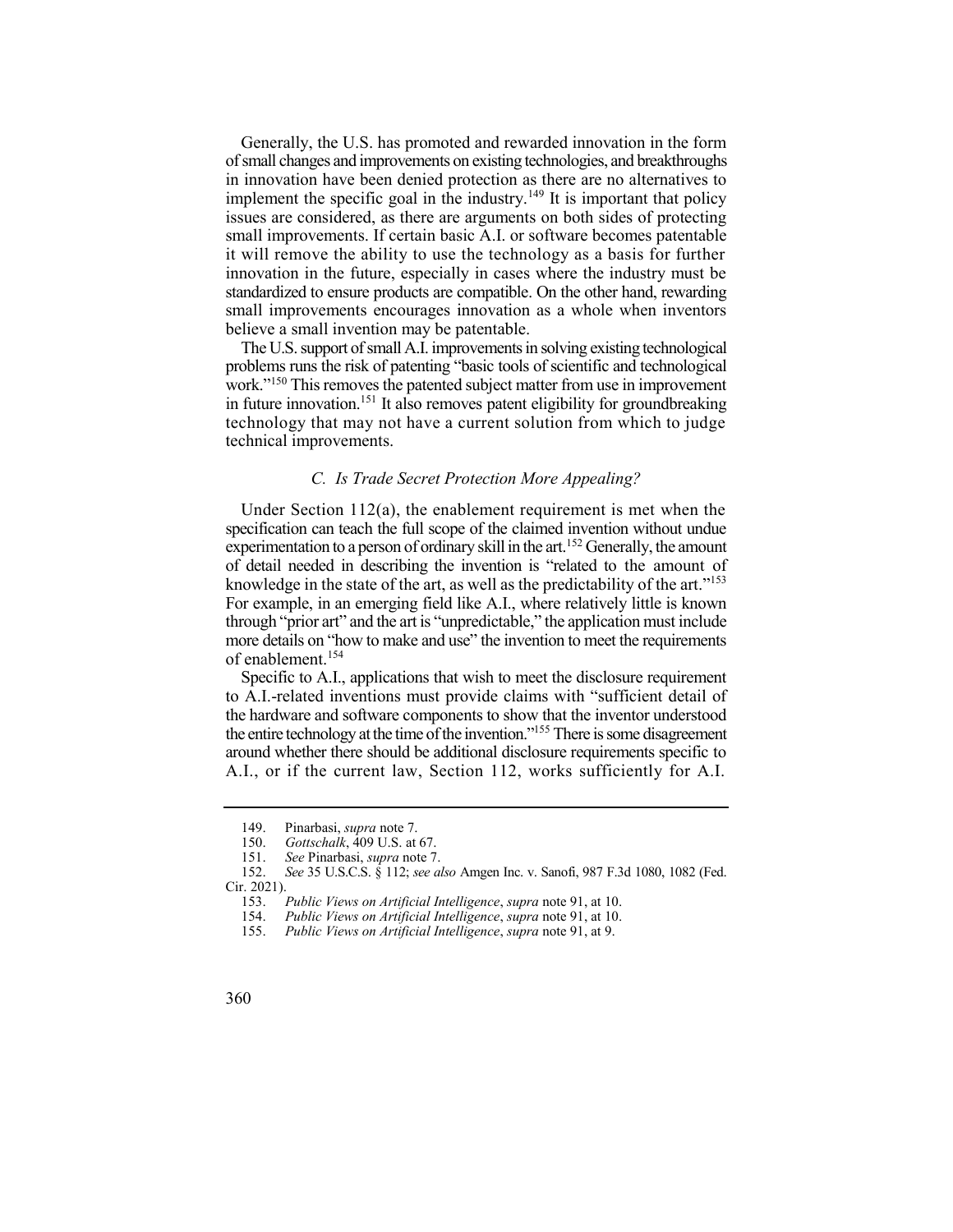inventions.156 Some indicate the current law is applicable to A.I. disclosure, but not the logic in between.<sup>157</sup> If the inventor is unable to provide enough while others believe there are unique challenges in A.I. that do not allow for full disclosure, as the inventor will often know the input and output detail to meet this requirement, they may rely on the enablement requirement, or abandon patent protection all together to seek trade secret protection.

 Trade secret is generally seen as a weaker form of protection than patent protection by reverse engineering or independent creation.<sup>158</sup> There is also law, as it does not prevent the discovery of the invention under trade secret always a risk that the holder of the trade secret will be breached in some way, whether by theft or breach of confidentiality, to allow the secret to be passed on to third parties.<sup>159</sup>

 Given its inherent value, the portion of technology that applies A.I. to most eligible for trade secret protection.<sup>160</sup> One downside to pursing trade technology if they discover it through trial and error.<sup>161</sup> A problem particular the model, or the internal step that applies parameters to the data, is the secret protection is that there is no right to exclude others from using the to A.I. algorithms is that, given enough inputs and outputs, a third party could deduce and recreate what is happening inside the "black box."<sup>162</sup>

 trade secrets for A.I. often prevents the disclosure of new ideas, which has been seen to have a negative effect on overall innovation in an industry.<sup>164</sup> Another consideration is that the owner of the trade secret must make reasonable efforts to keep the information secret.<sup>163</sup> From a public interest perspective, with the exception of potential reverse engineering, utilizing

 While the extent of the current use of trade secret protection in the A.I. property is held as a trade secret. Some advantages to trade secrets over industry is unknown, it is possible that a large percentage of A.I. intellectual

163. *Id.* 



<sup>156.</sup> *Expectation Maximization in Patent Application Disclosures: Considerations with AI-Related Inventions*, JDSUPRA (June 5, 2020), <https://www.jdsupra.com/legalnews>/ expectation-maximization-in-patent-72900/ [\[https://perma.cc/HTA7-DGZE](https://perma.cc/HTA7-DGZE)].

 157. *Public Views on Artificial Intelligence*, *supra* note 91.

 158. Quinn Emanuel Urqhuart & Sullivan, LLP, *supra* note 14.

 159. Quinn Emanuel Urqhuart & Sullivan, LLP, *supra* note 14.

 160. David Sanker, Ph.D. & Karon Fowler, *Patents vs. Trade Secrets for Inventions* 

 *that Use Artificial Intelligence,* MORGAN LEWIS (2020), <https://www.morganlewis.com>/- /media/3e56451e45534ffd81efbe05084a288b.ashx [[https://perma.cc/U8C5-DAZK\]](https://perma.cc/U8C5-DAZK).

<sup>161.</sup> *Id.* 

<sup>162.</sup> *Id.* 

Meyers, *supra* note 68.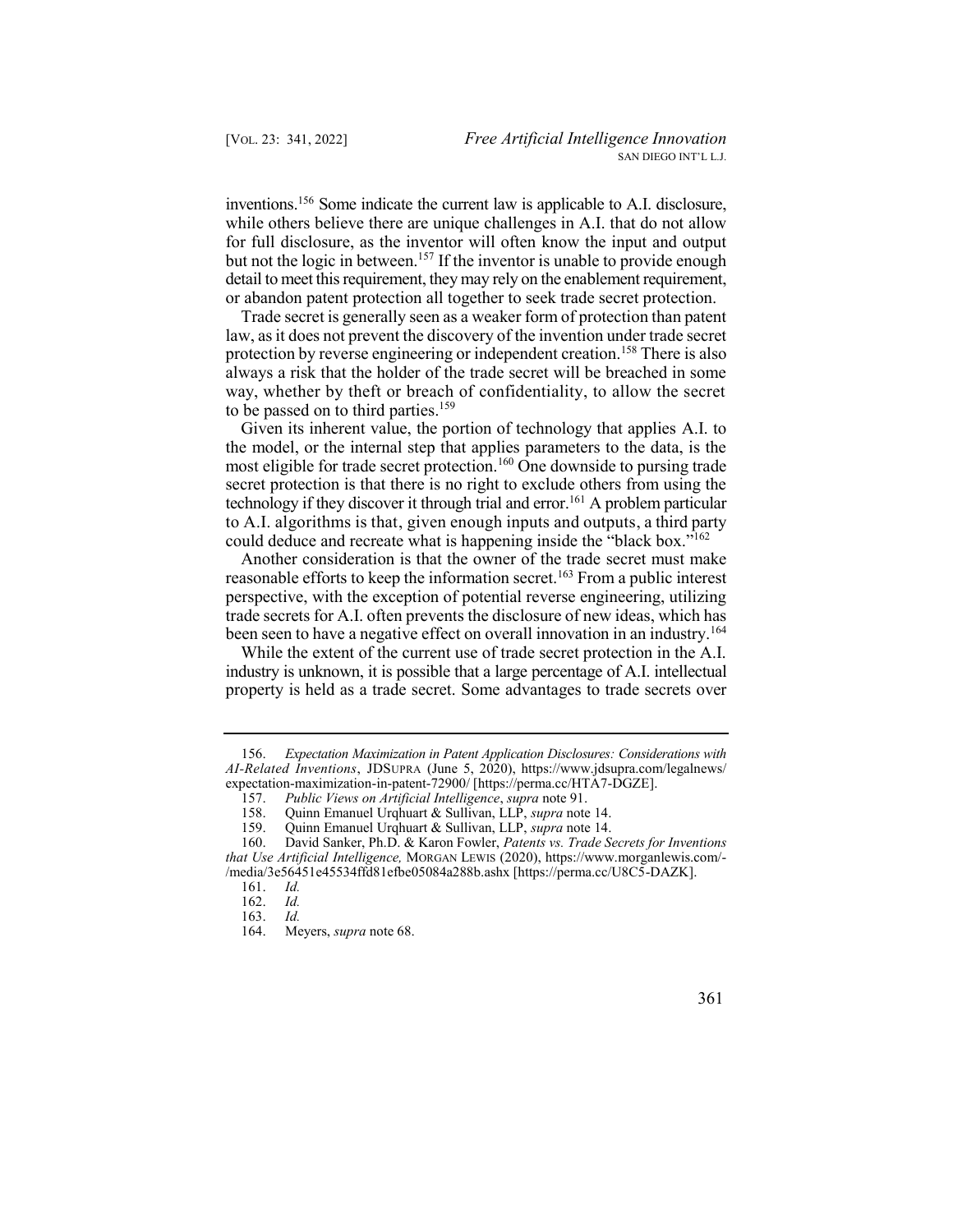patents include the lack of filing fees and time to prosecute a patent prior to being issued, the theoretically unlimited time for protection, and the lack of or restriction on subject matter eligible for trade secret protection.<sup>165</sup>

 Especially in the realm of A.I., trade secrets seem ideal as the industry is changing at a rate that patent protection is simply not efficient enough to keep up.166 By the time A.I. inventions are granted a patent, it is likely the technology or technological improvement will change and need to be updated. Accordingly, given the challenges in patentable subject matter for A.I. under the *Alice* test, trade secrets have become a more enticing option for protecting IP.167

## IV. LESSONS FROM FOREIGN A.I. PROTECTION

## *A. Chinese Protection of A.I. Innovation*

 China has outpaced the U.S. in the number of A.I. patent applications, specifically in A.I.<sup>168</sup> Although China currently has more patent applications, the U.S. remains ahead of China's A.I. development.<sup>169</sup> Given that China which shows the emphasis China places on technology development, appears to be moving in a more favorable direction for inventors, the U.S. must make changes stay at the forefront of international innovation and encourage innovation and patent filing in the U.S.

intellectual property rights in general.<sup>170</sup> This belief seems to be deeply venue for international patent applicants.<sup>171</sup> China provides full patent One caveat worth noting is China has a reputation for not respecting rooted in the U.S. in recent years, as China has become more serious in its intellectual property right protections in order to make it a more attractive rights similar to westernized countries like the U.S., though patent

171. *Id.* 

 165. *The Increasing Importance of Trade Secret Protection for Artificial Intelligence*, *supra* note 14.

 166. *The Increasing Importance of Trade Secret Protection for Artificial Intelligence*, *supra* note 14.

 167. *The Increasing Importance of Trade Secret Protection for Artificial Intelligence*, *supra* note 14.

 168. *Nation leads the World in Applications for AI patents*, IPR DAILY (Dec. 23, 2019, 10:27 AM), <http://www.iprdaily.com/article/index/15338.html>[[https://perma.cc/](https://perma.cc) 2P9K-NKNS].

 169. George Leopold, *China Dominates AI Patent Filings*, ENTER. AI (Aug. 31, 2020), <https://www.enterpriseai.news/2020/08/31/china-dominates-ai-patent-filings>/ [https:// perma.cc/4TPJ-3T5K].

 23, 2019), <https://hbr.org/2019/10/3-myths-about-chinas-ip-regime>[<https://perma.cc>/ 170. Dan Prud'homme, *3 Myths about China's IP Regime*, HARV. BUS. REV. (Oct. DXX6-XPSC].

<sup>362</sup>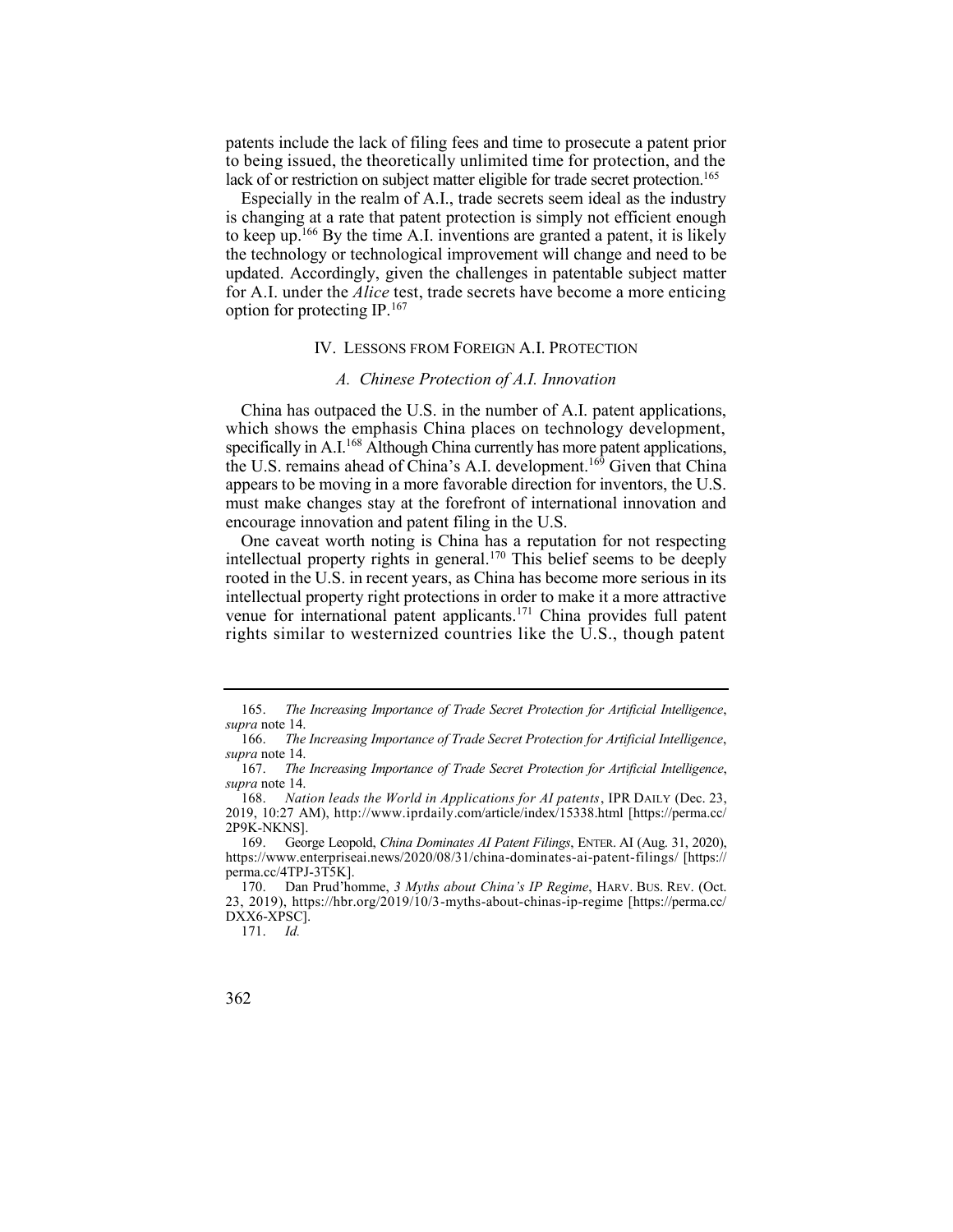infringement remains a problem for the country.<sup>172</sup> Clearly, the patent protection of China still has its shortcomings, but the country is moving in the right direction in updating their patent regime.<sup>173</sup>

 As explained earlier, Article 2.2 and 25.1 of Chinese Patent Law recites similar subject matter eligibility requirements to U.S. patent law, though to understand how CNIPA may scrutinize A.I. applications.<sup>174</sup> The transparency The U.S. must shift to adopt some of the Chinese strategies on engaging with inventors and passing amendments specifically to promote consistency China has experienced a recent shift to more transparency between CNIPA and inventors, which is viewed as favorable to inventors as it allows inventors is accomplished through meetings of the CNIPA to promote clarity of A.I. requirements, which resulted in amendments to Chinese Patent Law.<sup>175</sup> and transparency in the process of obtaining A.I. patents.

### *B. Japanese Protection of A.I. Innovation*

 Alternatively, Japan has lower numbers of A.I. patent applications, though and publish regular guidelines and case examples.<sup>176</sup> A.I. technology they have recently put a large emphasis on the importance of A.I. innovation development in Japan is now second only to the U.S., which given Japan's comparatively small size and recent improvements to the patent system, demonstrates the effectiveness of its patent eligibility review and frequent legislation around A.I. inventions.<sup>177</sup> The JPO has even discussed utilizing A.I. systems in screening patent applications, which is a great technological advancement for any government agency.<sup>178</sup>

176. *See Recent Trends in AI-Related Inventions - Report, JAPAN PAT. OFF. (Aug. 2021),* [https://www.jpo.go.jp/e/system/patent/gaiyo/ai/document/ai\\_shutsugan\\_chosa/report.pdf](https://www.jpo.go.jp/e/system/patent/gaiyo/ai/document/ai_shutsugan_chosa/report.pdf).

 177. Tao Jiang & Shuijing Hu, *Intellectual Property Protection for AI-Related Inventions in Japan*, IEEE 286, 286–89 (Sept. 15, 2019), [https://ieeexplore.ieee.org/](https://ieeexplore.ieee.org) document/8920777 [[https://perma.cc/HS7M-SESC\]](https://perma.cc/HS7M-SESC).

 178. Ed Lauder, *The Japan Patent Office Deploying AI to Screen Patent Application,*  AI BUS. (Apr. 24, 2017), [https://aibusiness.com/document.asp?doc\\_id=760272&site=](https://aibusiness.com/document.asp?doc_id=760272&site) aibusiness [\[https://perma.cc/7LVD-2M6A](https://perma.cc/7LVD-2M6A)].

<sup>172.</sup> *Id.* 

<sup>173.</sup> *Id.* 

 174. Wang et al., *supra* note 110.

 175. Liaoteng Wang, et al., *A Comparative Look at Patent Subject Matter Eligibility Standards: China Versus the United States*, IP WATCHDOG (June 12, 2020), [https://www.](https://www) [ipwatchdog.com/2020/06/12/comparative-look-patent-subject-matter-eligibility-standards](https://ipwatchdog.com/2020/06/12/comparative-look-patent-subject-matter-eligibility-standards)china-versus-united-states/id=122339/.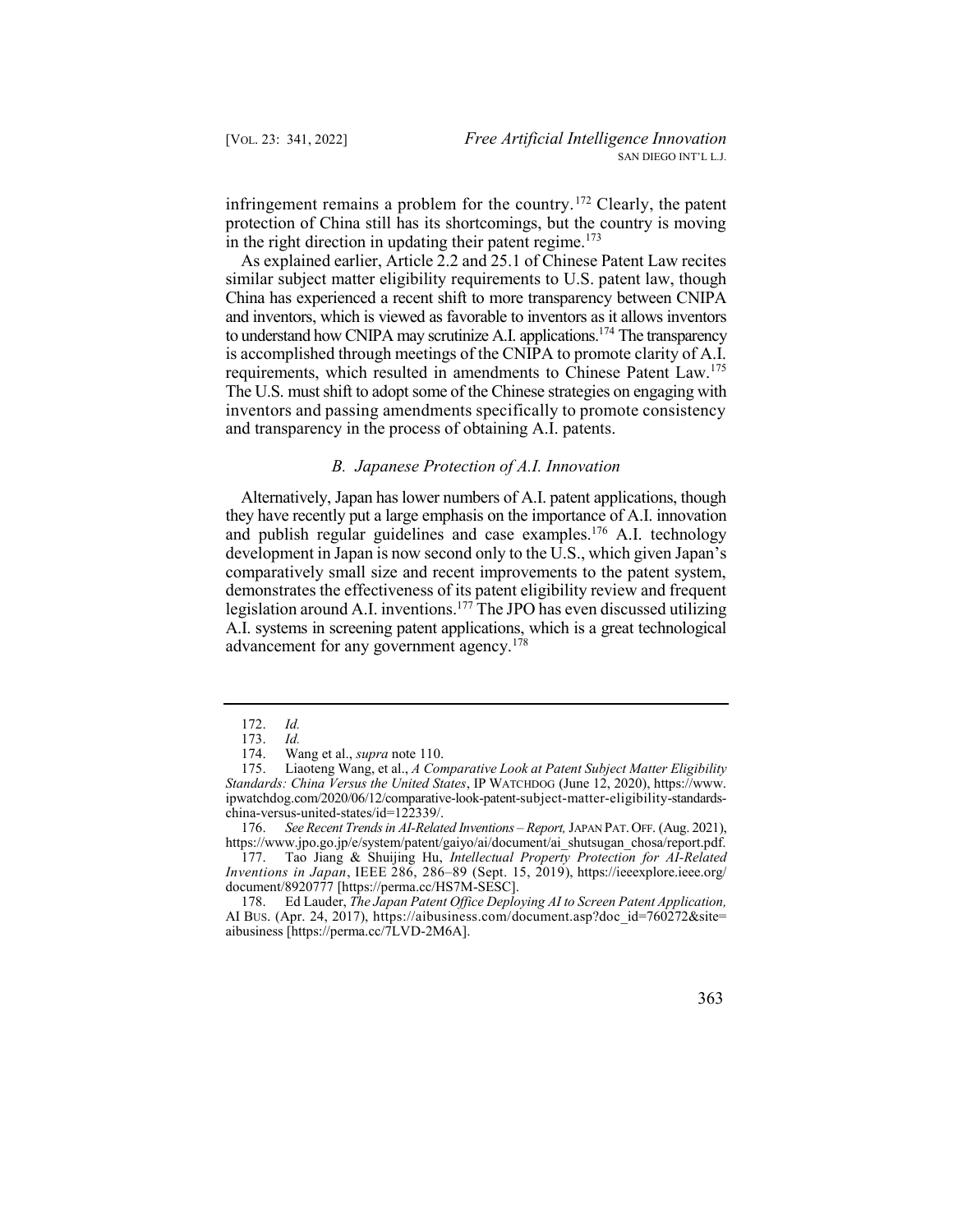be analyzed at the USPTO, would be a welcome addition to attempt to clarify subject matter eligibility in the U.S. Some guidelines regarding processing as a whole.<sup>179</sup> A specific A.I. document similar to this appendix As seen in Japan, exemplary A.I. cases showing how inventions would subject matter eligibility at the USPTO exist already, such as Appendix 1 to the USPTO October 2019 Subject Matter Eligibility Update (2019 PEG), though these examples are mostly limited to Life Sciences and Data would be helpful in providing sample A.I. embodiments and how they would be treated with respect to patent eligibility, especially as the community is navigating this new realm of A.I. eligibility.

 On an international level, all countries mentioned are involved in ideas, and develop global IP agreements.<sup>180</sup> WIPO has recognized the emerging agencies to discuss new problems and potential solutions.<sup>181</sup> Some of require changes to existing IP frameworks around the world.<sup>182</sup> While this relevant policies from other major patent agencies, there must be follow- up action by the USPTO on WIPO's findings to demonstrate the USPTO WIPO, which brings together countries to discuss global IP trends, share market for A.I., poses questions, and holds conversations with different WIPO's findings speak to the necessity of IP incentives to encourage A.I. innovation, and how the differences in the nature of A.I. technology might is a valuable step in understanding some issues surrounding the field and understands the urgency of the matter.

## *C. European Protection of A.I. Innovation*

 Though not covered in detail above, the EPO has held various conferences on the patentability of A.I. under current laws, which has helped to subject matter. In this conference, the EPO discussed different broad areas of A.I., including core A.I. (software and algorithms), trained models and machine learning and A.I. in fields such as autonomous vehicles and healthcare, and theorized whether they could be patentable. While A.I. applications are always changing, a conference similar to the one held by the EPO would be useful to all countries to demonstrate some of the A.I. provide insight into the process of evaluating the patent eligibility of A.I. technologies that might be patentable under current law.

 179. *See generally October 2019 Update: Subject Matter Eligibility*, USPTO App. 1 (Oct. 2019), [https://www.uspto.gov/sites/default/files/documents/peg\\_oct\\_2019\\_app1.pdf.](https://www.uspto.gov/sites/default/files/documents/peg_oct_2019_app1.pdf)

 180. *See Inside WIPO*, WORLD INTELL. PROP. ORG., <https://www.wipo.int/about>wipo/en/ [[https://perma.cc/2L4W-KGBU\]](https://perma.cc/2L4W-KGBU).

 181. *Artificial Intelligence and Intellectual Property Policy*, WORLD INTELL. PROP. ORG., [https://www.wipo.int/about-ip/en/artificial\\_intelligence/policy.html](https://www.wipo.int/about-ip/en/artificial_intelligence/policy.html) [\[https://perma.cc/](https://perma.cc) C4SC-V2EZ].

<sup>182.</sup> *Id.* 

<sup>364</sup>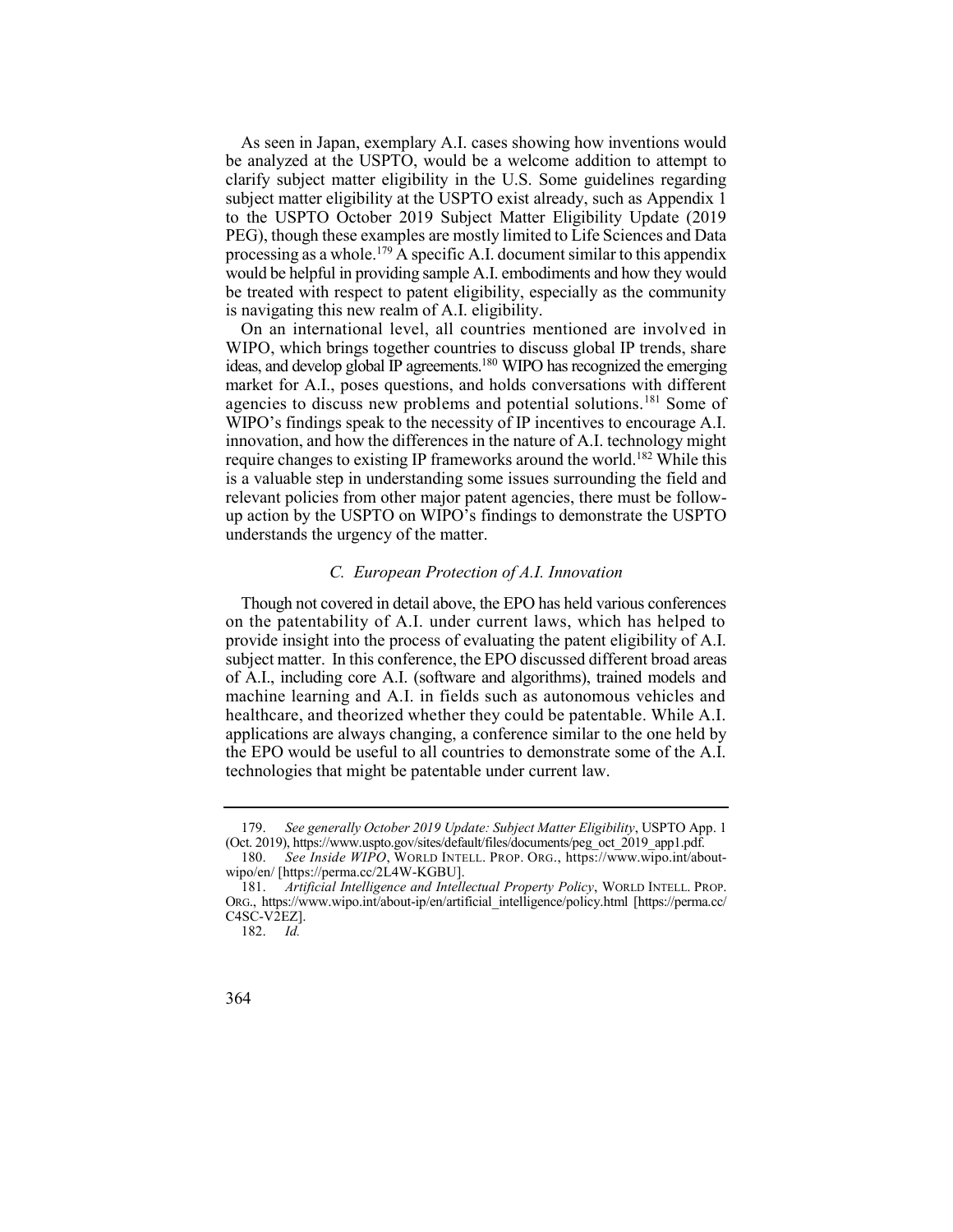Additionally, under EPO patent law in countries like France and Germany, for which requirements vary but are generally less stringent than patents.<sup>183</sup> There is usually no substantive examination, and the registration is quick and cheaper, which makes them a valuable resource in protecting inventions, like A.I., that have the potential to become quickly outdated. Germany instated a "branch-off" utility model which allows an inventor to seek an A.I. can be protected by an IP right called utility models or utility certificates, enforceable IP right, usually granted within a few weeks, on a technology while the patent application is being examined.<sup>184</sup>

 the registration there is no determination as to novelty, inventiveness, or industrial application. While this is a good option for quickly and cheaply application.<sup>185</sup> Because a utility model is meant to be a placeholder for IP years instead of patent protection which can last up to twenty years.<sup>186</sup> In combination, this equals thirty years of protection for a technology during which the inventor can prohibit others from utilizing the invention, so there may be a policy argument that this is too long of a monopoly to German utility models are referred to as unexamined IP rights, as during protecting IP rights, the protection can be cancelled as the examiner reviews the patent application for requirements of novelty, inventive step and industrial rights as the inventor awaits patent approval, it is only enforced for ten provide to the inventor.

 This utility model may increase innovation on the front end as inventors could get IP rights early in the process, but the model does not address the seem to be a quick fix for making A.I. IP rights more available, the technology will still be examined for the appropriate disclosure and subject matter eligibility. As such, this may not be the best strategy for reform of U.S. issue of subject matter eligibility facing the U.S. patent system. This may patent laws to accommodate the issues facing A.I. innovation.

 186. 2019 Revised Patent Subject Matter Eligibility Guidance, *supra* note 59; *Considering*, IAM (Oct. 2, 2019), [https://www.iam-media.com/global-guide/iam-yearbook/](https://www.iam-media.com/global-guide/iam-yearbook) Natalie Raffoul & Brion Raffoul*, Utility Models and Industrial Designs – IP Rights Worth*  2020/article/utility-models-and-industrial-designs-ip-rights-worth-considering [\[https://perma.cc/](https://perma.cc) 7JM5-SHHP].



 183. *IP Protection of Artificial Intelligence in Europe*, *supra* note 55.

 184. *IP Protection of Artificial Intelligence in Europe*, *supra* note 55.

 185. *Utility Model Protection in Germany*, BARDHELE PAGENBERG, https://www. [bardehle.com/](https://bardehle.com) uploads/tx\_toco3bardehle\_files/Utility\_model\_protection\_Germany.pdf.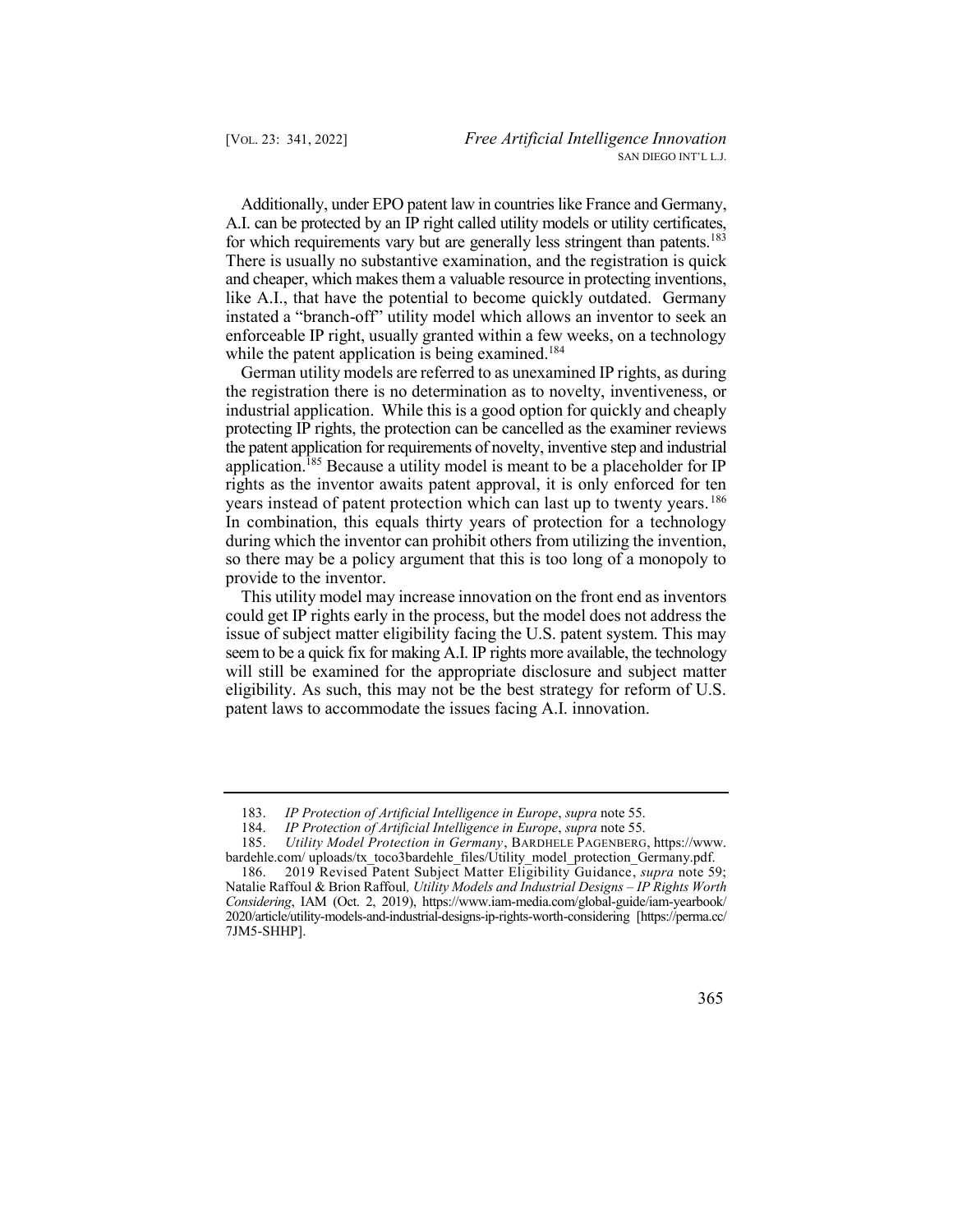# V. PROPOSED SOLUTION TO UNPREDICTABLE PATENTABILITY OF A.I. IN THE U.S.

 The statutory law in the U.S. has remained largely unchanged since the Patent Act of 1952, which codified statutory patent law in Title 35 of the United States Code. While courts have updated the application and meaning of the law, it is difficult to keep up with applying the law to the technological advances that could not have been predicted almost seventy years ago. While the courts' interpretation of the law has evolved over time, the Supreme Court's recent intervention and establishment of the *Alice* /*Mayo*  test demonstrates there must be additional guidance from the USPTO and evaluating A.I. inventions. This may warrant a change in statute language or the addition of language to address the increasing importance of the A.I. field and clarify some of the unpredictability of patentability with respect to both eligible subject matter and sufficient disclosure. While specifying the language would be ideal to submit to the USPTO, it may be beneficial would promote transparency and predictability in A.I. subject matter eligibility. engagement with the public to discuss how the country will proceed with for practitioners and inventors to analyze A.I. trends as discussed above and meet with the USPTO to discuss additions or changes to statutes that

 Overall, it is critical that the path to patent protection for A.I. inventions the U.S.; Otherwise, inventors will bring their patents to foreign countries. Since the introduction of the *Alice* two-part test, the Supreme Court has offered little guidance on the USPTO guidelines for meeting patent eligibility requirements and left it to the lower courts and attorneys to learn through is clarified and streamlined to encourage A.I. innovation and progress in patent prosecution.187

 Where the algorithm is too complex or makes decisions based on prior experience, the technology is not patentable without an explanation of the process. In such cases, trade secret protection seems to be the most viable solution to overcoming lack of patent eligibility, however, this brings about policy concerns relating to keeping the innovation from the general public. Alternatively, it is important to consider whether allowing patents on certain broad forms of A.I. would encourage a monopoly for large companies technical application and how the invention works to improve an existing in the space to continue to innovate without the threat of competition.

 protection for A.I. technology, the USPTO should consider following In order to overcome some of the inconsistencies and barriers to patent

 *Intelligence in the US and Europe*, FIN.WORLDWIDE (Mar. 2019),<https://www.financierworld> 187. John Richards, *Issues Surrounding Patenting of Inventions Relating to Artificial*  [wide.com/issues-surrounding-patenting-of-inventions-relating-to-artificial-intelligence](https://wide.com/issues-surrounding-patenting-of-inventions-relating-to-artificial-intelligence)in-the-us-and-europe#.X1KVNPhKhTY [[https://perma.cc/HM36-NM3G\]](https://perma.cc/HM36-NM3G).

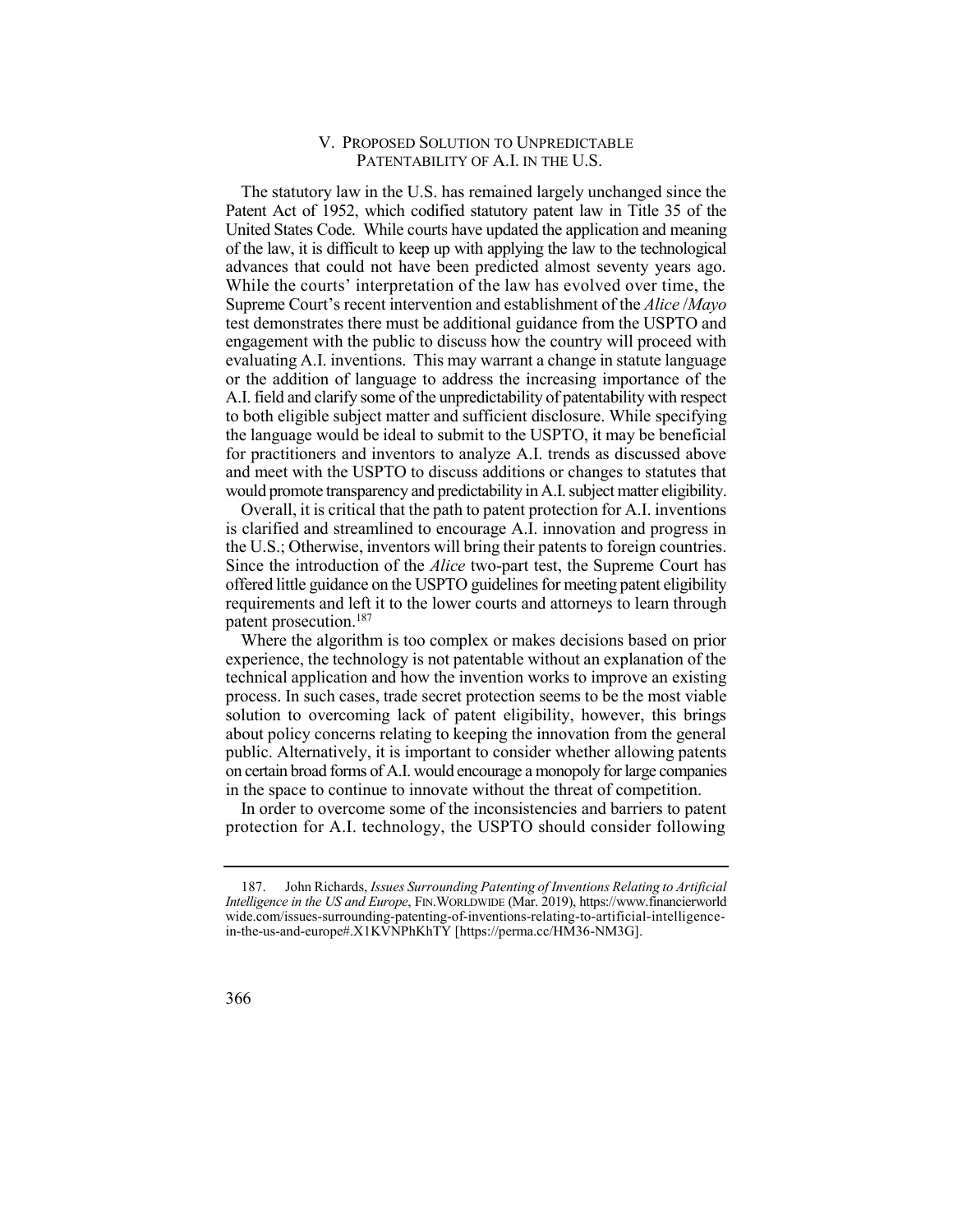The more frequent the better, as the industry is one that is quickly evolving. This may be too daunting for a government agency to establish immediately, so perhaps first establishing general public meetings hosted by the USPTO would be sufficient. These meetings should discuss A.I. advancement as a way to inform practitioners what is on the horizon and how the USPTO may Japan in providing A.I. specific guidelines to practitioners and inventors. handle the innovation.

 Not only is A.I. the future of many industries, but it also has the potential to grow from a \$2 trillion international market to a \$15.7 trillion market by 2030.188 This statistic alone emphasizes the importance of the industry, and as much of this industry should be kept domestically through more straightforward patent issuing to encourage investment in innovation.

 Some ways this might be accomplished beyond more frequent guidance and examples from the USPTO would be to establish specific examiners to review A.I. related technology to allow for the most streamlined patent issuing.<sup>189</sup> Additionally, these examiners should be trained in current A.I. technology which would afford more knowledge when determining whether the A.I. is an improvement on an existing solution, or something that would be understood by a person having reasonable skill in the art.

 Variations in examiner treatment of patents during prosecution is a be even more pronounced in A.I. review until the industry is better understood. Until then, limiting the number of examiners reviewing A.I. or requiring training prior to review would be beneficial to both the consistency of patented A.I. generally at the USPTO and to inventors looking to file A.I. patents. The USTPO should draft guidance specific to examining recognized challenge of the current patent process, and those variations will A.I. technology and guidance should be available to examiners for further consistency in A.I. patentability.<sup>190</sup>

## *A. New Exception for Treatment of A.I. Under Section 101*

 The U.S. should update its current patent laws to account for A.I. as its own category for analysis under an abstract idea in Step 2 of the *Alice*191/



 188. Rao et al., *supra* note 35.

 189. *Public Views on Artificial Intelligence*, *supra* note 91, at 18.

 190. *See generally Public Views on Artificial Intelligence*, *supra* note 91, at 18*.*  (exploring interested parties views on Artificial Intelligence law policy).

 191. *Alice*, 573 U.S. at 215.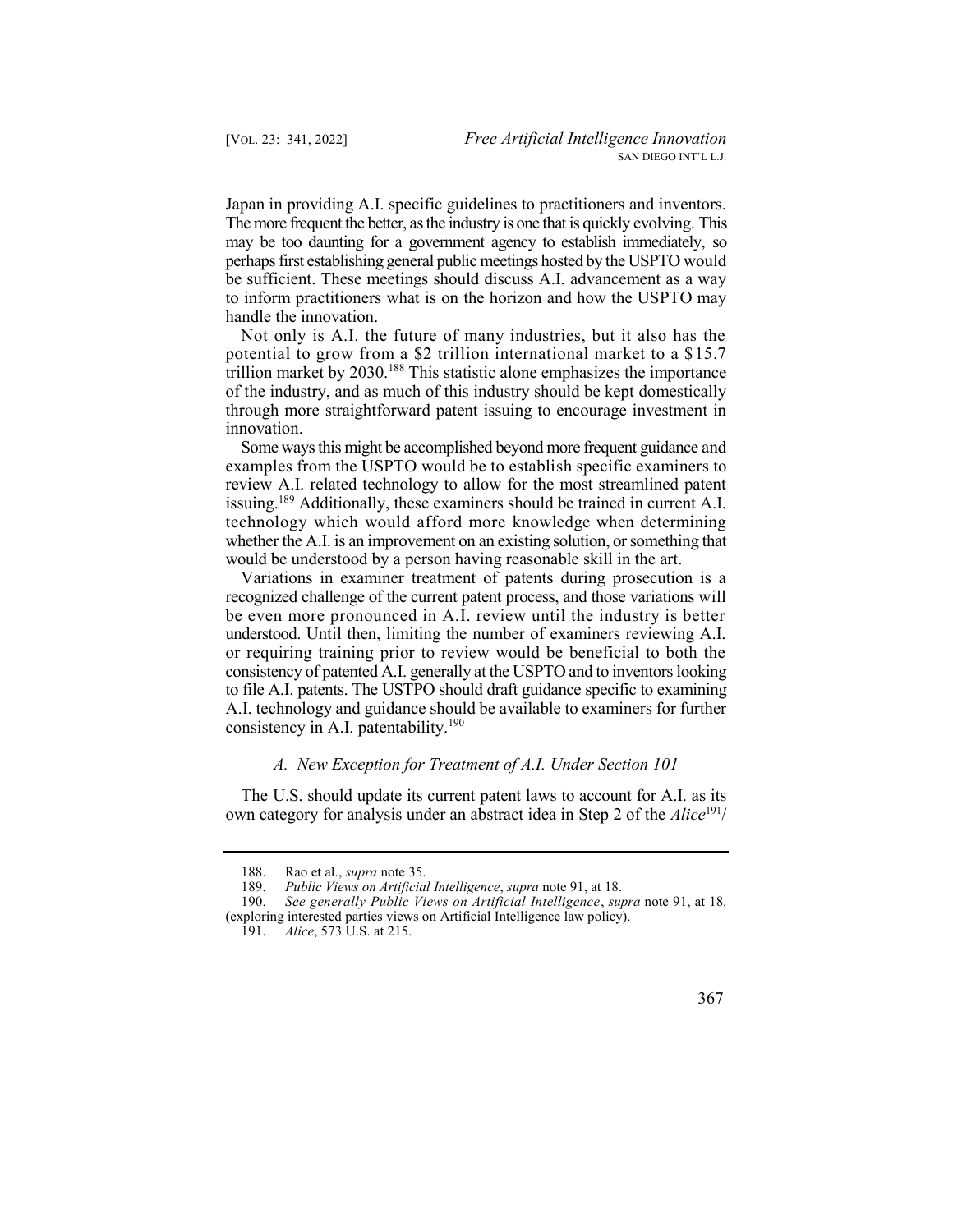*Mayo*192 test. While it may be accurate to consider it an abstract idea, the mental processes or mathematical concept subcategories are not adequate to determine the inventiveness of the invention. As discussed, if there is a technological improvement from prior technology, or if the elements amount to significantly more than the exception of an abstract idea, then the A.I. is patentable under U.S. law.

 These standards are vague, especially when it comes to A.I. where there may not be a standard to improve on or where the algorithm cannot be described in enough detail to prove it is significantly more than the abstract idea. Often A.I. is completely new and innovative, perhaps not able to claim an improvement over existing procedure based on the fact that one does not exist. This should not make it more difficult to obtain a patent, though it appears it does as the A.I. must then rely on another standard to prove patentability.

 In the field of A.I., which is primarily related to learning from experience and performing cognitive tasks, it is counter intuitive to classify these improvements as mental processes or simple mathematical concepts. While at its core, A.I. may be performing tasks that the human mind can theoretically accomplish, the value of A.I. lies in the ability to look at large amounts of data to quickly and accurately come to a conclusion.<sup>193</sup>

 As an abstract idea, the U.S. law currently expects proof of a technical element or practical application of the invention prior to granting approval.<sup>194</sup> The current analysis for patent eligibility of A.I. as mental process or mathematical concept is not favorable to encourage innovation in A.I. and should be modified.

 The solution should not involve updating Section 101 as a whole, but rather modifying the way A.I. is treated in the patent eligibility analysis. Updating Section 101 would be a major change to patent law, introducing to examine the patent under.<sup>195</sup> To avoid major changes to patent law as a potential changes in protection of existing patents. It would also cause another industry shift similar to America Invents Act (AIA) of 2011, which requires patents to be classified as pre-AIA or post-AIA to determine which law whole, an exception should be made for the analysis of patentability of A.I. innovation specifically.

 A more effective system may be focused on the result of the A.I. and application. Given the requirement of a technical application or significantly demonstrating that the input and output is directed to a technical or practical

<sup>192.</sup> *Mayo*, 566 U.S. at 77–78.

 193. Firth-Butterfield & Chae, *supra* note 4, at 6.

 194. 2019 Revised Patent Subject Matter Eligibility Guidance, *supra* note 59.

<sup>195.</sup> *America Invents Act Changes*, FINNEGAN, https://www.finnegan.com/imimag/content/ 1/1/v2/116002/fifinneg-america-invents-act-changes-brochure.pdf.

<sup>368</sup>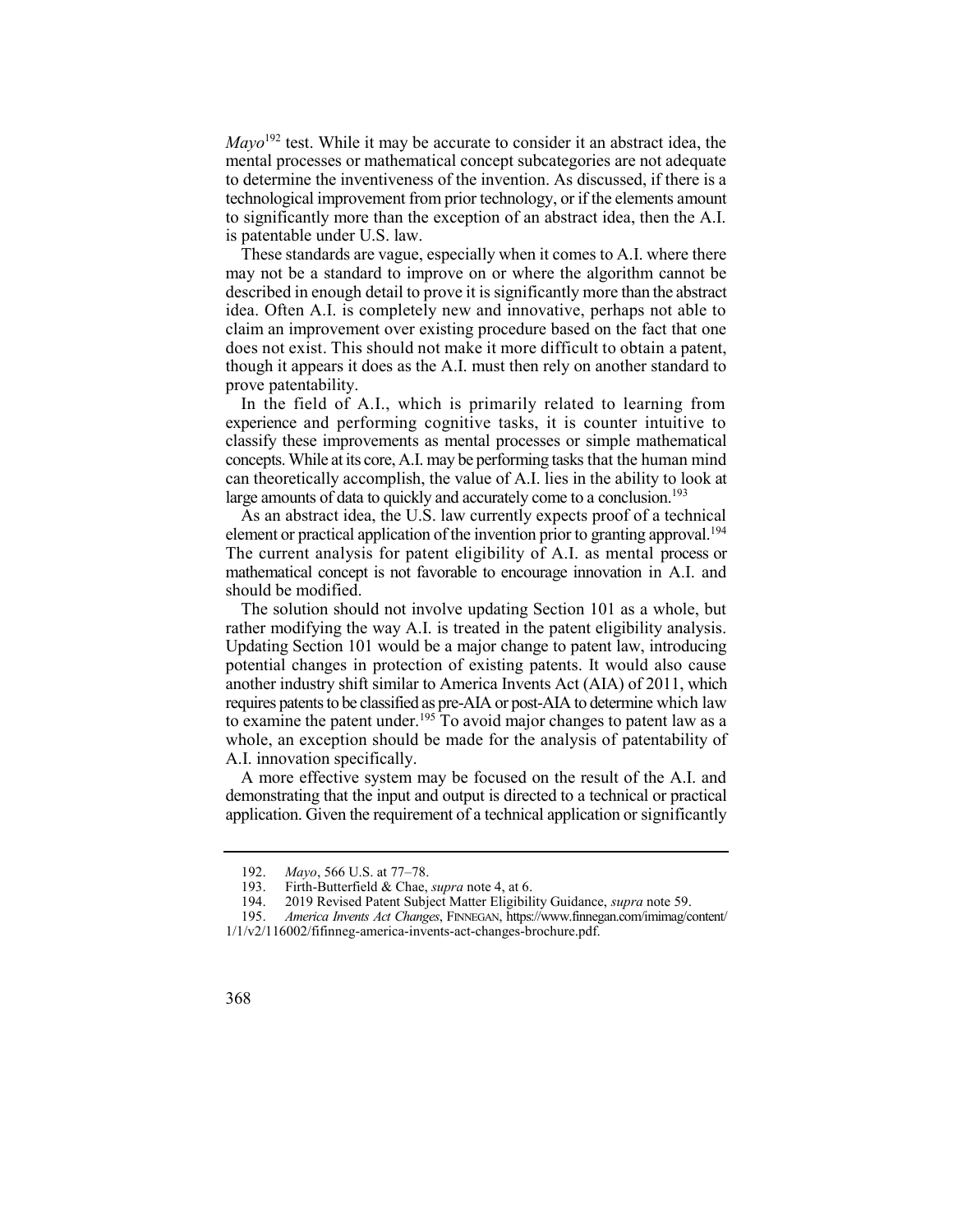more than the exception has not been defined, it would be beneficial to define based on the output of the A.I. Based on the definition of A.I., computers,"<sup>196</sup> the goal of A.I. is to mimic intelligent, often human as "a branch of computer science simulating intelligent behavior in behaviors. With this in mind, patent law should allow protection for these new innovations, whether the practical application or technical improvement is slight or simply based on greater accuracy or efficiency.

 Additional support for allowing patentability of small innovation comes from the fact that the obviousness requirement under Section 103 would the invention is too similar or straightforward from past inventions or obvious from the view of people of reasonable skill in the art, the patent will not pass the obviousness requirement. There are many safeguards to ensuring quality patents are issued in the U.S. and perhaps Section 101 should not be the place to determine patentability based on the size of the likely prevent the invention from issuing if the innovation is too slight. If technical improvement of the A.I.

 The one exception to allowing patent protection for A.I. that improves accuracy or efficiency would be ensuring that patents do not "tie up" basic simply takes in input and organizes or classifies using a simple algorithm, it is not beneficial to allow patent eligibility and risk progression in the A.I. concepts and ideas. As discussed in *Mayo*, 197 protecting basic ideas and tools would inhibit the use of these concepts in future discovery. This is where the analysis of the output would apply. If the output is sufficiently specific to solve a problem in a particular industry, it does not appear that this would tie-up any basic ideas in future innovation. A limitation on the claim based on a specific application of an algorithm should be sufficient to prove patentability. However, if the A.I. algorithm industry.

 While this Article promotes patent eligibility analysis based on output of the A.I., it is also important to consider how the USPTO should handle disclosure, specifically when the algorithm is too complex to disclose in a way that meets current requirements under Section 112.<sup>198</sup> The description of the technology must be such that a person of reasonable skill in the art would be able to make and use the invention,

<sup>196.</sup> *Artificial Intelligence*, MERRIAM WEBSTER, [https://www.merriam-webster.com/](https://www.merriam-webster.com) dictionary/artificial%20intelligence [\[https://perma.cc/7J8X-UHA4](https://perma.cc/7J8X-UHA4)].

 197. *Mayo*, 566 U.S. at 66, 71 (2012) (quoting *Gottschalk*, 409 U.S. at 67).

 198. *See generally* 35 U.S.C. § 112.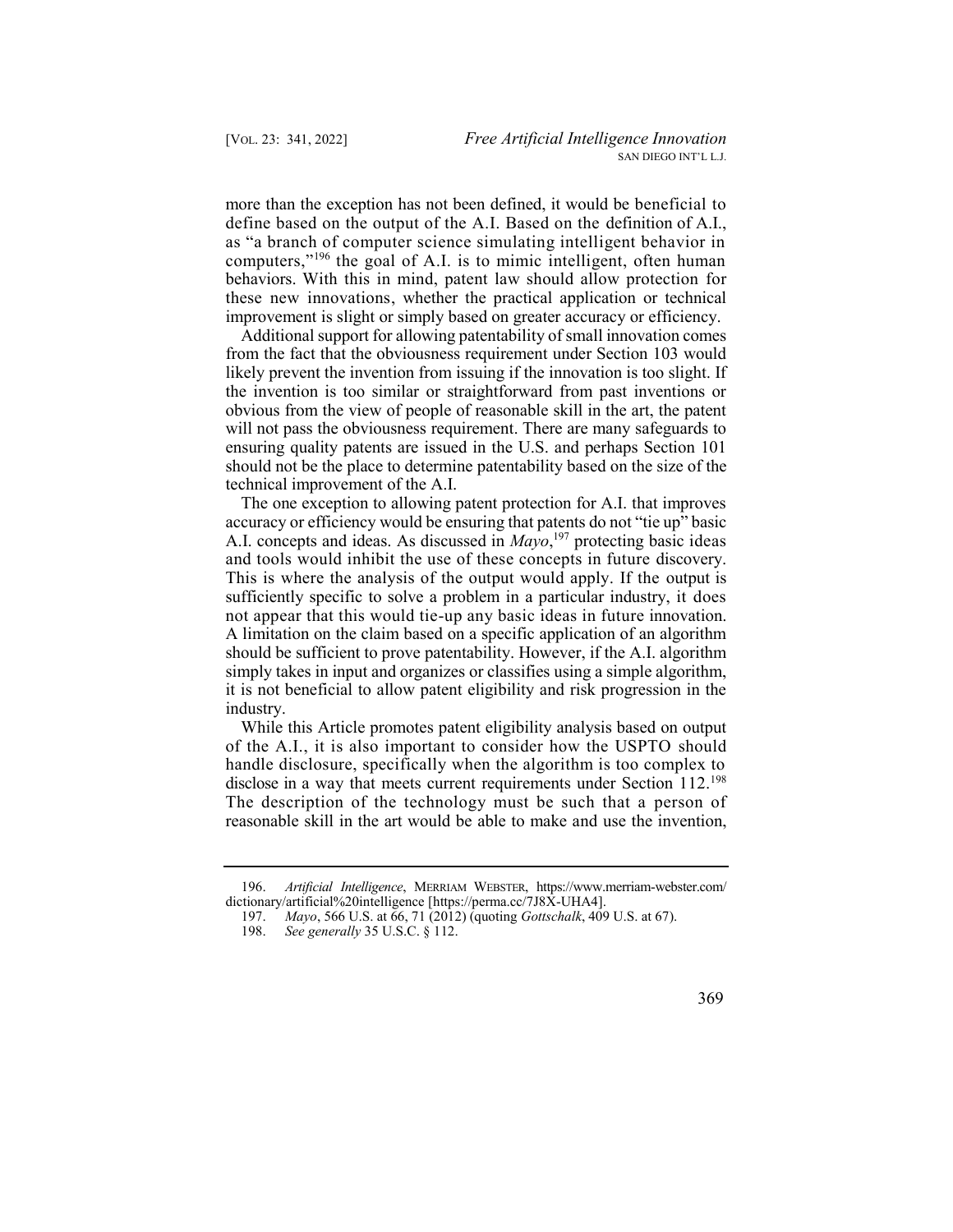which ultimately supports the policy argument for issuing patents, to make the technology available to future inventors to continue to innovate.<sup>199</sup>

 The best way to address the disclosure requirement is to provide enough information on the input, output, and the general algorithm processes or logic such that a person of reasonable skill in the art could at the very least attempt to reverse engineer the desired result. Perhaps similar to patent law in Japan, the U.S. might allow test results from running the A.I. that match the expected described output to prove that the A.I. has been adequately disclosed.200

 Finally, the Federal Circuit should start to hear A.I. cases that appear to be unclear in the application of the *Alice*/*Mayo* test. This would not only provide further guidance to patentees on how to claim A.I. inventions in Court to step in to interpret the application of existing Section 101 laws patenting and avoid issues in litigation, but also encourage the Supreme and its application to A.I. technology.

 Overall, the goal of new A.I. related patent law is to provide enough guidance and support A.I. patent eligibility to encourage inventors to file for a patent as opposed to attempt to protect their invention as a trade secret. This continues to be a popular option when there is no clear path to patent eligibility. Over time this will harm U.S. A.I. innovation in comparison to Japan and China where the patent agencies are updating and providing guidance contemporaneously with industry advancement.

## *B. Also on the Horizon: A.I. as an Inventor*

 and subsequently rejected a patent application with A.I., or a nonhuman, as the inventor.<sup>202</sup> Inventors are already coming up with creative can be listed on the application.<sup>203</sup> Though untested at the USPTO or other The future of A.I. innovation appears to include addressing whether A.I. will be recognized as an inventor.<sup>201</sup> The USPTO has already reviewed ideas to overcome this limitation, such as a human inventor coming up with a small contribution to a claim of the invention so the human inventor patent agencies, this appears to be a potential work around for A.I. generated inventions to gain approval.<sup>204</sup>

<sup>199.</sup> *Id.* 

<sup>200.</sup> Rogitz, *supra* note 92.

 201. Firth-Butterfield & Chae, *supra* note 4, at 6.

 202. David McCombs et al., *AI Invents But Can't Be an Inventor. So Now What?*, LAW (Aug. 31, 2020, 7:00 AM), <https://www.law.com/legaltechnews/2020/08/31/ai-invents>but-cant-be-an-inventor-so-now-what/ [\[https://perma.cc/C98A-8SFB](https://perma.cc/C98A-8SFB)].

<sup>203.</sup> *Id.* 

<sup>204.</sup> *Id.* 

<sup>370</sup>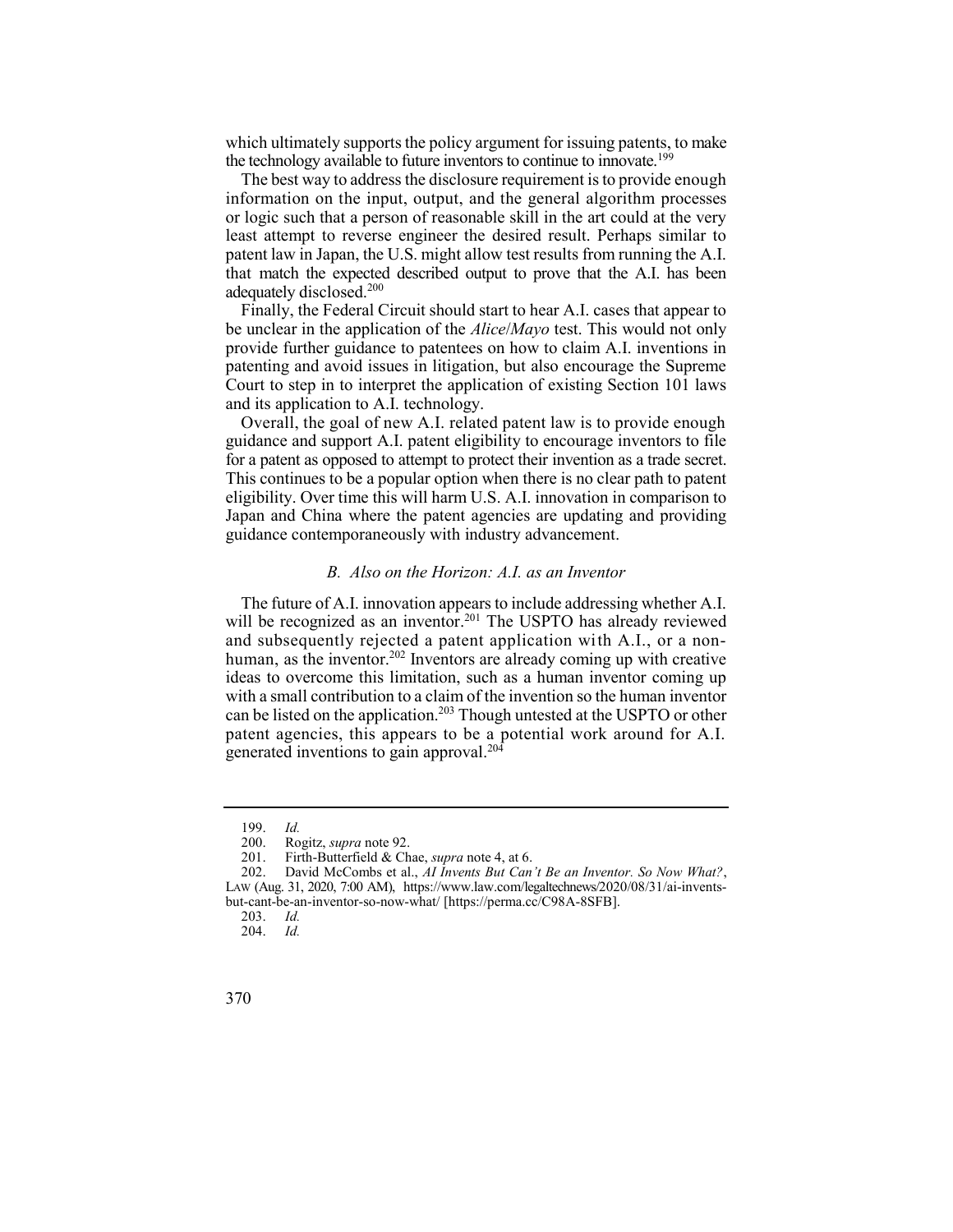Where practitioners find a way around listing A.I. as an inventor, the inventor is not accurately depicted on the patent which may prove problematic to continue as A.I. becomes more sophisticated.<sup>205</sup> Adding a new exception inventor.<sup>206</sup> If the USPTO refuses to provide guidance on the treatment of in the future when attributing inventions to humans who may not have intimate knowledge of the A.I. This shift to non-human inventors is likely to patent law for the evaluation of A.I. inventions would allow the opportunity for the USPTO to address the looming question of how to treat A.I. as an A.I. as an inventor, there may be no other option than to protect A.I. created inventions as a trade secret.<sup>207</sup> This would remove a potentially large segment of future innovation from the public. Per current patent law, the inventor must be human, however, there does not seem to be an issue with adding A.I. as a potential inventor with proper guidance from the USPTO.

## VI. CONCLUSION

 The unpredictability of the USPTO issuance of A.I. patents has been a developing issue over the last decade. A.I. development trends as well as expected future economic impact in the magnitude of trillions of dollars over the next ten years necessitate a change for continued innovation in U.S. A.I. innovation.<sup>208</sup> China and Japan have some noteworthy differences specialized approach to A.I. patent eligibility and disclosure requirements. Additionally, external guidance to A.I. inventors in the form of regular USPTO specialized examiners for A.I. related technology would further address worth considering for application in the U.S. such as more regular patent agency meetings discussing A.I. specific developments, and a more reports or example case studies on A.I. patentability and a small group of the problem with lack of predictability.

 As a whole, A.I. is a new and quickly evolving industry that was once thought of only as a fiction of the imagination. Computers performing something that many thought to be impossible. While it is impossible to predict the future of A.I., the U.S. should begin implementing regular A.I. specific guidance, provide case examples outlining the examination of A.I. intelligent, human like cognitive tasks is a new reality in the near future,

<sup>205.</sup> *Id.* 

<sup>206.</sup> *Id.* 

<sup>207.</sup> *Id.* 

 208. Rao et al., *supra* note 35.